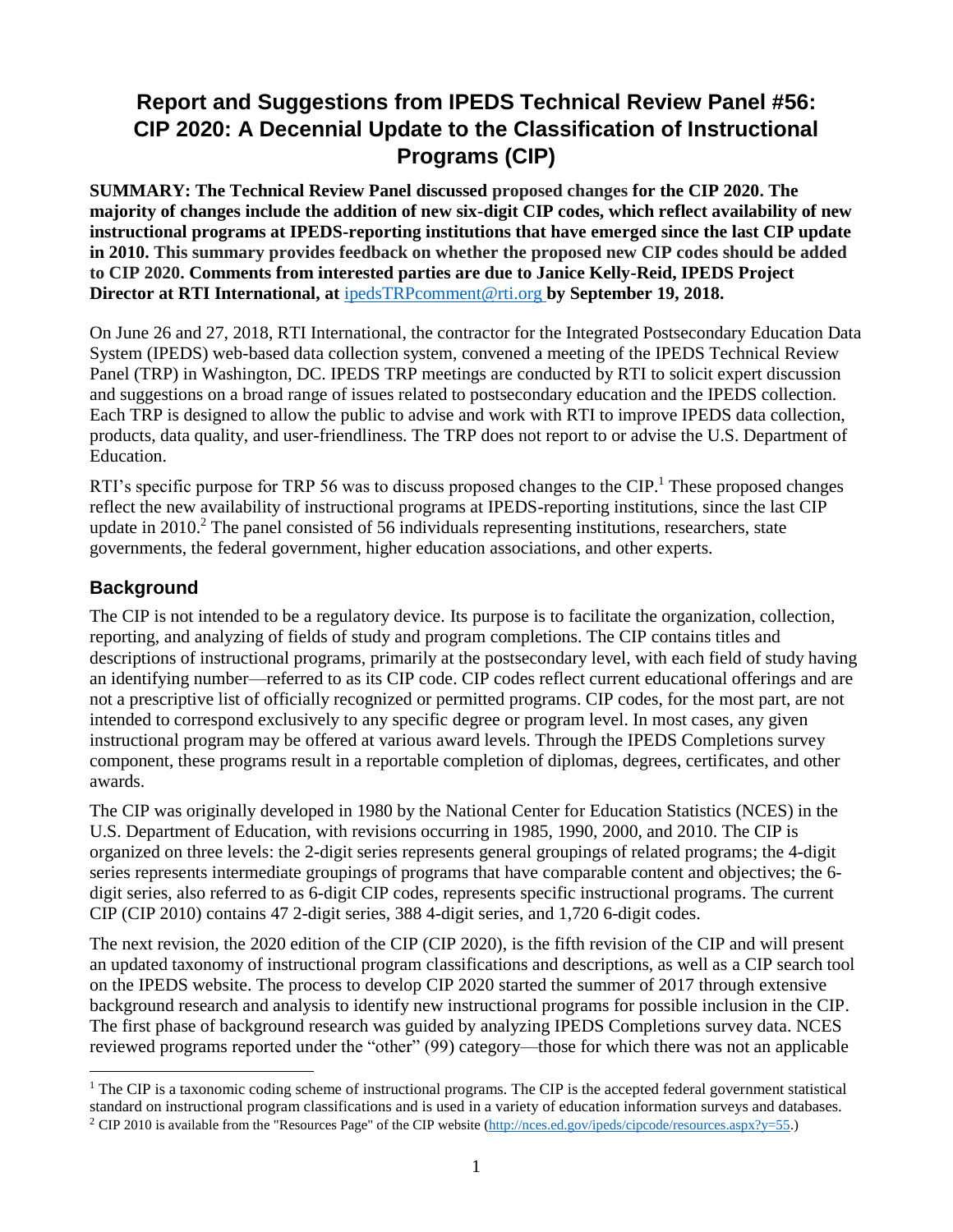6-digit CIP code that adequately describes the instructional program. The purpose of this effort was to get a better idea of the programs that institutions are currently offering that may not be specifically represented in the 2010 version of the CIP. In the winter of 2017-18, NCES also surveyed IPEDS Keyholders and coordinators to solicit their suggestions for new emerging programs of study.<sup>3</sup> NCES combined the responses from the survey of IPEDS keyholders and coordinators with the results of the summer 2017 background research to develop a proposed list of programs (with draft titles and descriptions) for which there was sufficient evidence to be considered for addition to the CIP 2020. (Appendix A). There were a total of 209 new instructional programs for consideration.

RTI convened this TRP to obtain feedback on the proposed instructional programs and whether they should be added to the CIP 2020. In order to process the more than 200 proposed changes, the TRP was divided into three groups organized by subject area and discussed the number of new CIP codes (in parenthesis) as follows:

- Group 1: Science, Technology, Engineering, and Mathematics (75);
- Group 2: Arts, Humanities and Social Sciences, and Interdisciplinary Studies (58); and
- Group 3: Career Preparation, Vocational Training, and Personal Growth and Enrichment (76).

Each group reviewed the proposed instructional programs for their respective areas and provided feedback on preliminary titles, descriptions, and placement within the CIP.

The TRP was not tasked with suggesting changes to existing CIP codes nor with suggesting additional codes for consideration. In reviewing the proposed list of additions to the CIP, the TRP justified the addition or exclusion of a proposed program and on several occasions suggested existing CIP codes could be modified rather than adding a new program of a similar definition. These instances arose during the natural course of discussion around the proposed additions and were not specifically intended as evaluations of the existing CIP codes. The TRP did not introduce any new 2-digit series, nor did it undertake any major reorganization of existing 2-digit series.

# **TRP Feedback on Proposed List of New Instructional Programs for CIP 2020**

Tables 1–3 summarize feedback from the TRP on the new instructional programs proposed for addition to the CIP 2020, organized by subject area and 2-digit series. The proposed CIP title as presented to the TRP and the panel's suggestion to "Add" or "Do not add"<sup>4</sup> are included for each proposed new program. Also included where applicable and necessary are brief summaries of the panel's justifications, suggested revisions to titles and descriptions, suggestions for appropriate series placement, and other relevant considerations. The TRP suggested all program descriptions begin with the standard phrase "A program that…"

## **Table 1. Feedback on Proposed New Programs in the Areas of Science, Technology, Engineering, and Mathematics**

| <b>Proposed Program</b>                                        | <b>TRP Comments and Suggestions</b>                                                                         |  |
|----------------------------------------------------------------|-------------------------------------------------------------------------------------------------------------|--|
| 01) AGRICULTURE, AGRICULTURE OPERATIONS, AND RELATED SCIENCES. |                                                                                                             |  |
| A. Brewing Science                                             | Add; modify description to differentiate from proposed program 01G<br>(Zymology/Fermentation Science) below |  |
| <b>B. Farrier Science</b>                                      | Add                                                                                                         |  |
| C. Floral Design and Marketing                                 | Add; revise title to "Floral Design and Planning" or "Floral Design and<br>Costing"                         |  |
| D. Irrigation Management<br>Technology/Technician              | Add                                                                                                         |  |

<sup>&</sup>lt;sup>3</sup> For more information about this work, email [CIP2020@ed.gov](mailto:CIP2020@ed.gov) (valid until November 2018).

<sup>4</sup> Note: an \* before the program name indicates "Do not add" for ease of reference.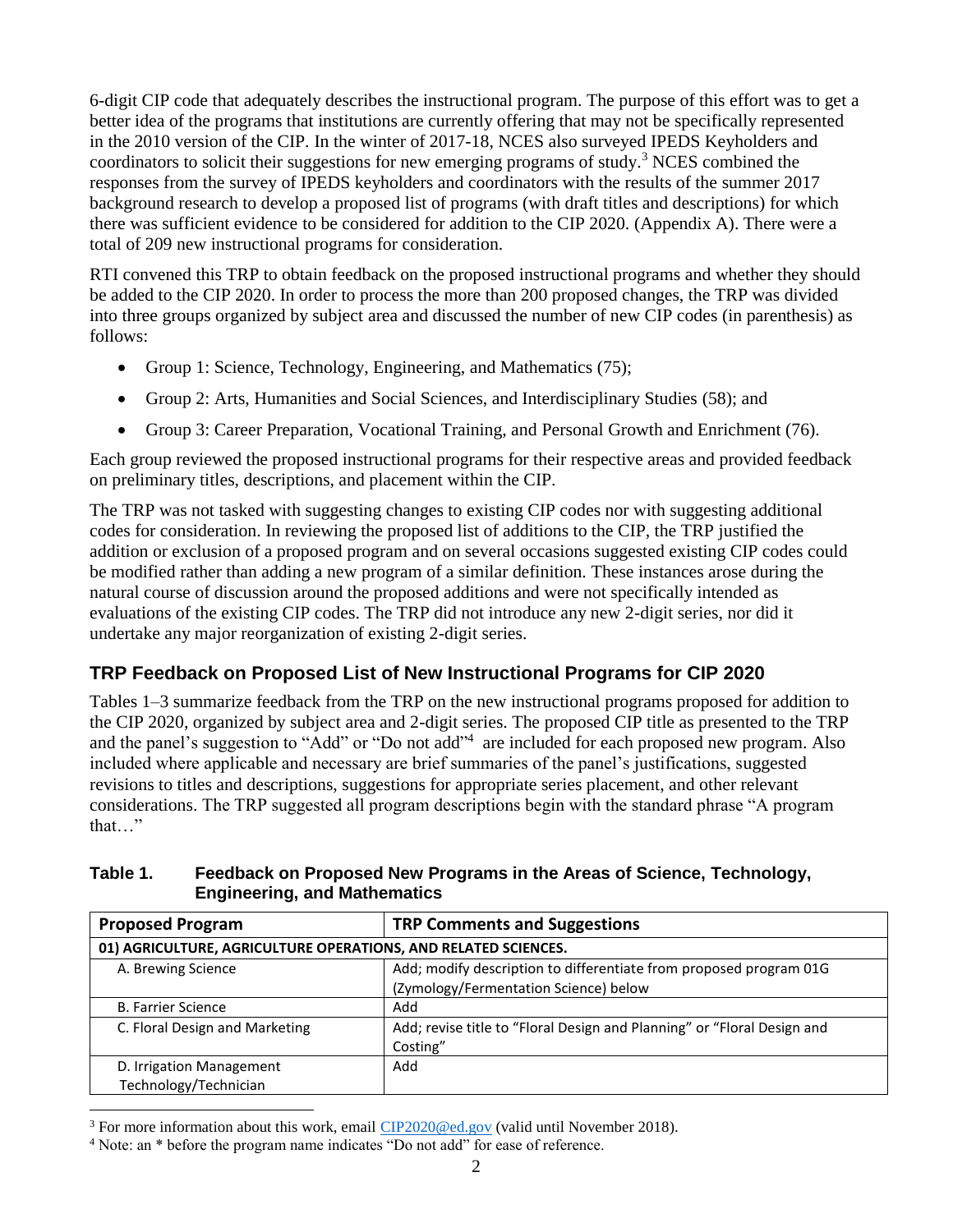| E. Public Horticulture                                       | Add; modify description (including the instructional content of the program)<br>to differentiate from proposed program 01F (Urban and Community                                                                                                                                                                                                   |
|--------------------------------------------------------------|---------------------------------------------------------------------------------------------------------------------------------------------------------------------------------------------------------------------------------------------------------------------------------------------------------------------------------------------------|
| F. Urban and Community Horticulture                          | Horticulture) below<br>Add; revise title to "Urban Setting and Community Horticulture"                                                                                                                                                                                                                                                            |
| G. Zymology/Fermentation Science                             | Add; modify description to differentiate from proposed program 01A                                                                                                                                                                                                                                                                                |
|                                                              | (Brewing Science) above                                                                                                                                                                                                                                                                                                                           |
| 03) NATURAL RESOURCES AND CONSERVATION.                      |                                                                                                                                                                                                                                                                                                                                                   |
| A. Bioenergy                                                 | Add; modify description to clarify whether this refers to management or                                                                                                                                                                                                                                                                           |
|                                                              | physics/chemistry                                                                                                                                                                                                                                                                                                                                 |
| B. Energy and Environmental Policy                           | Add; nest under a 4-digit series as suggested in proposed program 03D<br>(Environmental Policy and Decision Making) below                                                                                                                                                                                                                         |
| C. Environmental Economics and Policy                        | Add; nest under a 4-digit series as suggested in proposed program 03D<br>(Environmental Policy and Decision Making) below                                                                                                                                                                                                                         |
| D. Environmental Policy and Decision<br>Making               | Add as a 4-digit series and consider revising title to "Environmental Policy";<br>add a general 6-digit CIP to go with proposed programs 03B (Energy and<br>Environmental Policy) and 03C (Environmental Economics and Policy) above;<br>modify description to differentiate from proposed program 03B (Energy and<br>Environmental Policy) above |
| 11) COMPUTER AND INFORMATION SCIENCES AND SUPPORT SERVICES.  |                                                                                                                                                                                                                                                                                                                                                   |
| A. Cloud Computing                                           | Add; consider adding as a 4-digit series                                                                                                                                                                                                                                                                                                          |
| <b>B. Computer Game Programming</b>                          | Add; cross-reference with existing CIP 50.0411 (Game and Interactive Media<br>Design)                                                                                                                                                                                                                                                             |
| C. Computer Programming, Specific<br>Platforms               | Add                                                                                                                                                                                                                                                                                                                                               |
| D. Human-Centered Design                                     | Add; revise title to "Human-Centered Technology Design" to emphasize<br>optimization for humans                                                                                                                                                                                                                                                   |
| 14) ENGINEERING.                                             |                                                                                                                                                                                                                                                                                                                                                   |
| A. Astronautical Engineering                                 | Add                                                                                                                                                                                                                                                                                                                                               |
| B. Electrical and Computer Engineering                       | Add; modify description to clarify that the focus is on computers; remove<br>"secure" from description                                                                                                                                                                                                                                            |
| C. Energy Systems Engineering                                | Add; remove "sustainable" from description                                                                                                                                                                                                                                                                                                        |
| D. Power Engineering                                         | Add; consider revising title to "Power Plant Engineering" if appropriate                                                                                                                                                                                                                                                                          |
| 15) ENGINEERING TECHNOLOGIES AND ENGINEERING-RELATED FIELDS. |                                                                                                                                                                                                                                                                                                                                                   |
| A. 3-D Modeling and Design Technology                        | Add; consider including "Technician" in title                                                                                                                                                                                                                                                                                                     |
| B. Audio Engineering Technology                              | Add; consider including "Technician" in title                                                                                                                                                                                                                                                                                                     |
| C. Composite Materials<br>Technology/Technician              | Add                                                                                                                                                                                                                                                                                                                                               |
| D. Marine Engineering                                        | Add                                                                                                                                                                                                                                                                                                                                               |
| Technology/Technician                                        |                                                                                                                                                                                                                                                                                                                                                   |
| E. Maritime Technology                                       | Do not add; update existing series 47.06 (Vehicle Maintenance and Repair<br>Technologies) to incorporate elements of proposed description                                                                                                                                                                                                         |
| F. Mechatronics, Robotics, and                               | Add; consider adding "autonomous" or "drones" to the inclusions if                                                                                                                                                                                                                                                                                |
| <b>Automation Engineering</b>                                | appropriate                                                                                                                                                                                                                                                                                                                                       |
| Technology/Technician                                        |                                                                                                                                                                                                                                                                                                                                                   |
| G. Motorsports Engineering Technology                        | Add; consider including "Technician" in title                                                                                                                                                                                                                                                                                                     |
| H. Power Plant Technology/Technician                         | Add                                                                                                                                                                                                                                                                                                                                               |
| I. Process Safety Engineering                                | Add; revise title to "Process Safety Technology/Technician"; modify<br>description to differentiate from existing CIP 15.0703 (Industrial Safety<br>Technology/Technician)                                                                                                                                                                        |
| J. Solar Photovoltaic Installation                           | Add; consider revising title to "Solar Photovoltaic Technology/Technician";<br>consider adding a 4-digit category for engineering of energy systems with<br>subcategories such as solar, wind, hydro, geothermal, other; consider<br>distinguishing installer from technician with separate categories                                            |
| K. Wooden Boatbuilding                                       | Add                                                                                                                                                                                                                                                                                                                                               |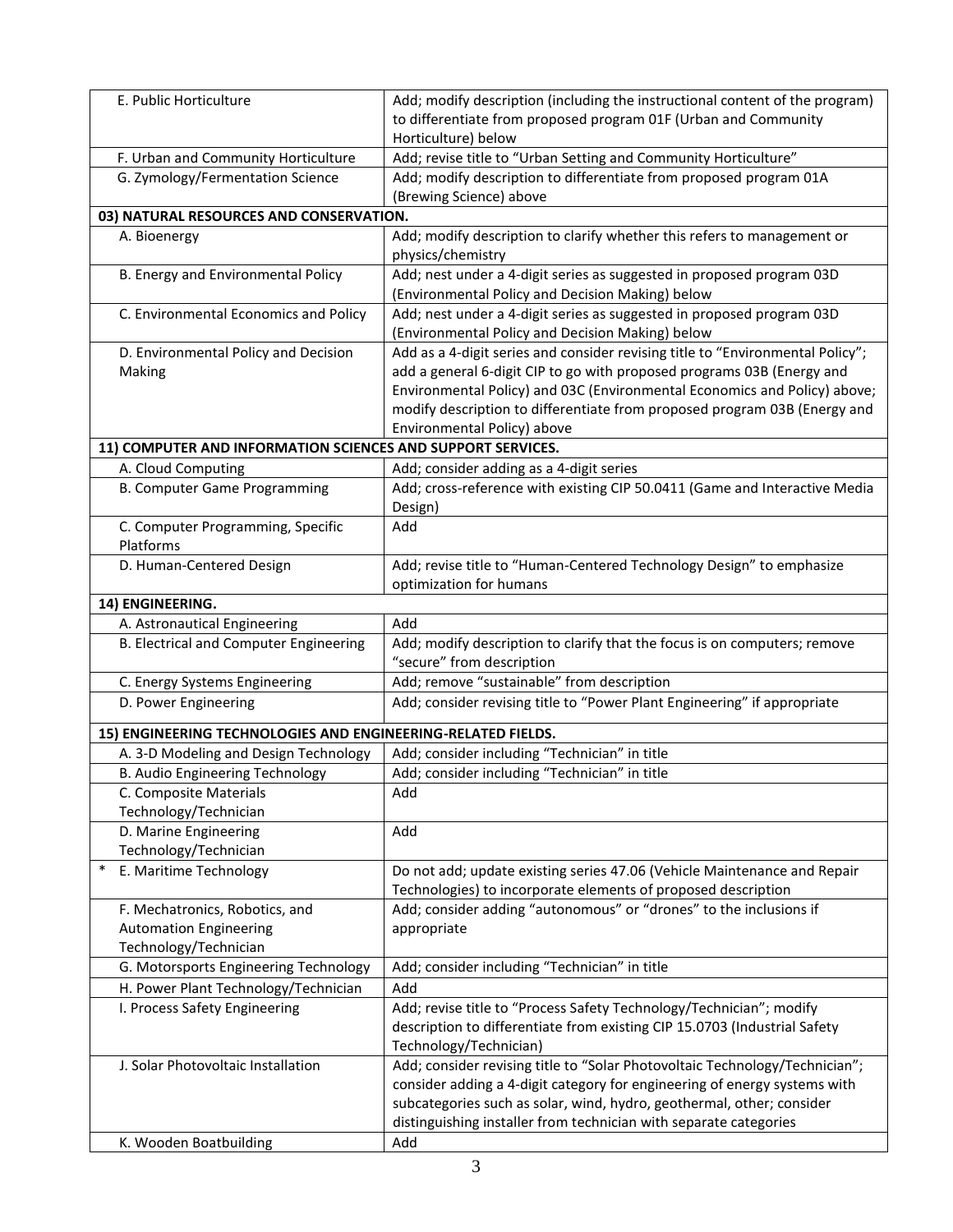| 26) BIOLOGICAL AND BIOMEDICAL SCIENCES.         |                                                                                                                                                                                                       |  |
|-------------------------------------------------|-------------------------------------------------------------------------------------------------------------------------------------------------------------------------------------------------------|--|
| A. Epidemiology and Biostatistics               | Add as subcategory under existing CIP 26.1309 (Epidemiology)                                                                                                                                          |  |
| B. Infectious Disease and Global Health         | Add; modify description to include "biological" and clarify reference to<br>"physical"                                                                                                                |  |
| C. Wildlife and Conservation Biology            | Add; place after existing CIP 26.0709 (Wildlife Biology); modify description to<br>be more specific about wildlife (animals)                                                                          |  |
| 27) MATHEMATICS AND STATISTICS.                 |                                                                                                                                                                                                       |  |
| A. Applied Statistics                           | Add; remove "binomial distribution" from description; consider updating<br>existing CIP 27.0301 (Applied Mathematics, General) by removing reference<br>to statistics to better differentiate the two |  |
| 29) MILITARY TECHNOLOGIES AND APPLIED SCIENCES. |                                                                                                                                                                                                       |  |
| A. Military Technology and Applied              | Add                                                                                                                                                                                                   |  |
| <b>Sciences Management</b>                      |                                                                                                                                                                                                       |  |
| 30) MULTI/INTERDISCIPLINARY STUDIES.            |                                                                                                                                                                                                       |  |
| A. Anthrozoology                                | Add                                                                                                                                                                                                   |  |
| <b>B. Climate Science</b>                       | Add                                                                                                                                                                                                   |  |
| C. Data Analytics                               | Add as a 4-digit series                                                                                                                                                                               |  |
| D. Data Science                                 | Add as a 4-digit series                                                                                                                                                                               |  |
| E. Design Studies Design for Human<br>Health    | Add; revise title to "Design for Human Health"; remove "outcomes" from<br>description                                                                                                                 |  |
| F. Earth Systems Science                        | Add                                                                                                                                                                                                   |  |
| G. Economics and Computer Science               | Add                                                                                                                                                                                                   |  |
| H. Economics and Mathematics<br>$\ast$          | Do not add; redundant with proposed program 30J (Mathematical<br>Economics) below                                                                                                                     |  |
| I. Linguistics and Computer Science             | Add                                                                                                                                                                                                   |  |
| J. Mathematical Economics                       | Add; modify description to clarify the type of analysis                                                                                                                                               |  |
| K. Mathematics and                              | Add                                                                                                                                                                                                   |  |
| Atmospheric/Oceanic Sciences                    |                                                                                                                                                                                                       |  |
| L. Science and Technology                       | Add; revise title to "Science and Technology Management"; remove "and<br>physics" from description                                                                                                    |  |
| 40) PHYSICAL SCIENCES.                          |                                                                                                                                                                                                       |  |
| A. Environmental Geosciences                    | Add; place in series 30 (Multi/Interdisciplinary Studies) or modify description<br>to exclude law-related topics                                                                                      |  |
| <b>B.</b> Geobiology                            | Add; place in series 30 (Multi/Interdisciplinary Studies)                                                                                                                                             |  |
| C. Physics and Astronomy                        | Add; review for redundancy with existing CIP 40.0202 (Astrophysics)                                                                                                                                   |  |
| 51) HEALTH PROFESSIONS AND RELATED PROGRAMS.    |                                                                                                                                                                                                       |  |
| A. Cancer Data Management                       | Add as a 4-digit series; revise title to "Disease Data Management"; add<br>"Cancer Data Management" and "Other" as 6-digit CIPs                                                                       |  |
| <b>B. Christian Counseling</b>                  | Do not add; redundant with existing CIP 39.0701 (Pastoral<br>Studies/Counseling)                                                                                                                      |  |
| C. Clinical Leadership and Management           | Add; consider striking "and Management" from title; consider further                                                                                                                                  |  |
| for Healthcare Professionals                    | research on specific programs to determine the most appropriate title                                                                                                                                 |  |
| D. Clinical and Translational Science           | Add; consider broadening description to include epidemiology and add                                                                                                                                  |  |
|                                                 | "scientific or clinical or translational"; consider updating existing CIP 51.1401<br>(Medical Scientist) with new title "Medical Science/Scientist"                                                   |  |
| E. Forensic Nursing                             | Add                                                                                                                                                                                                   |  |
| F. Health Professions Education                 | Add                                                                                                                                                                                                   |  |
| G. Horticulture Therapy                         | Add                                                                                                                                                                                                   |  |
| H. Hospice and Palliative Care                  | Add                                                                                                                                                                                                   |  |
| I. Hyperbaric Medicine                          | Add                                                                                                                                                                                                   |  |
| Technology/Technician                           |                                                                                                                                                                                                       |  |
| J. Infant/Toddler Mental Health                 | Add; revise title to "Infant/Toddler Mental Health Services"                                                                                                                                          |  |
| K. Intraoperative Neuromonitoring               | Add; modify description to include "under supervision of a physician" to be                                                                                                                           |  |
| Technology/Technician                           | consistent with other Technology/Technician programs in series                                                                                                                                        |  |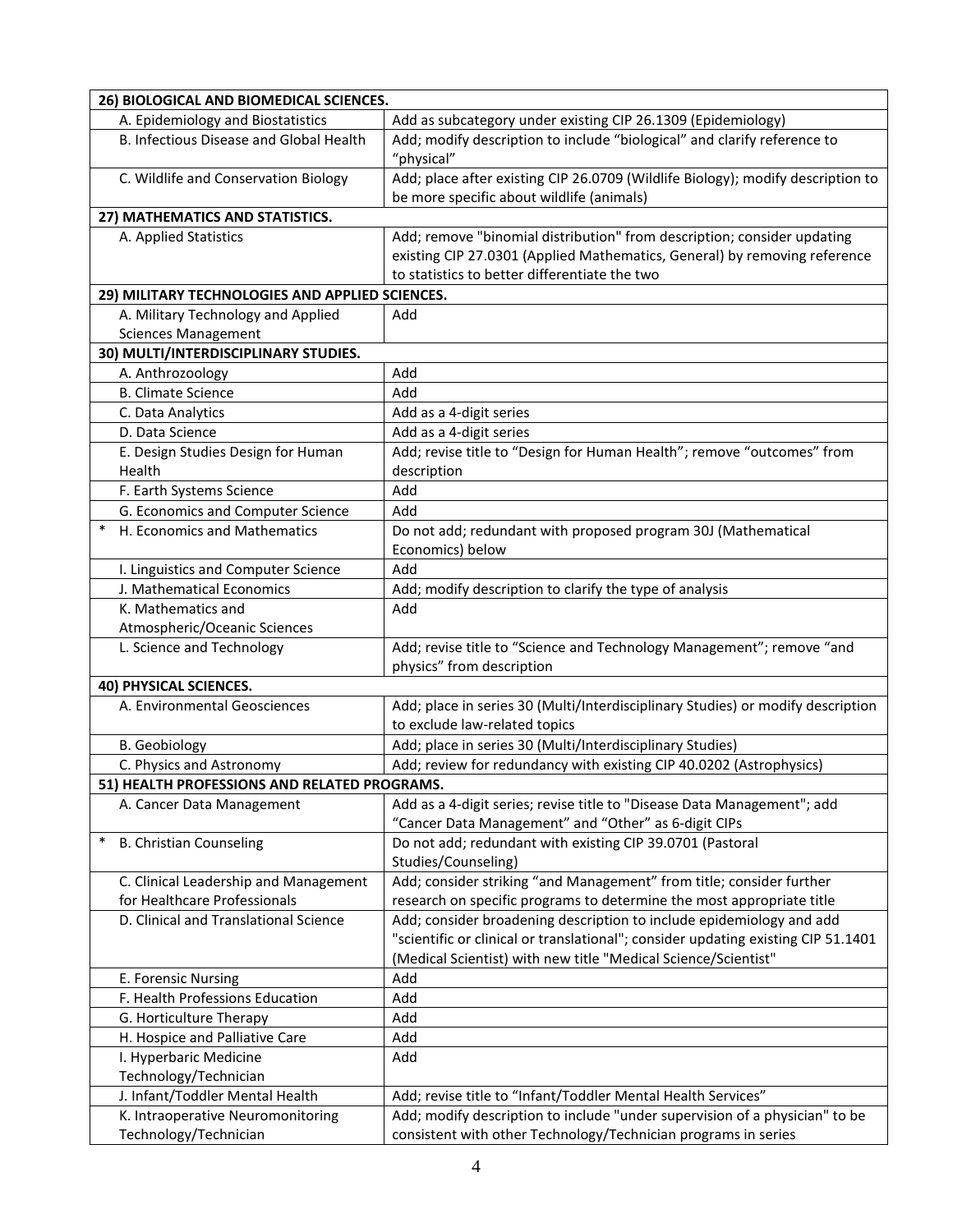| L. Medical Family Therapy                | Add                                                                          |
|------------------------------------------|------------------------------------------------------------------------------|
| M. Medical Humanities                    | Add                                                                          |
| N. Orthopedic Technology/Technician      | Add                                                                          |
| O. Pain Medicine                         | Add                                                                          |
| P. Patient Safety and Healthcare Quality | Add                                                                          |
| Q. Play Therapist                        | Add; revise title to "Play Therapy" or "Play Therapy/Therapist"; review      |
|                                          | description for consistency with other therapy program descriptions          |
| R. Pre-Art Therapy                       | Add; review description language for consistency with other "pre" programs   |
| S. Pre-Physician Assistant               | Add; review description language for consistency with other "pre" programs   |
| T. Psychiatric Rehabilitation and        | Add; review title and consider "Psychiatric Rehabilitation and Psychological |
| Psychology                               | Rehabilitation" if appropriate                                               |
| U. Public Health Genetics                | Add                                                                          |
| V. Rehabilitation, General               | Add; modify description to ensure language is general and not overly         |
|                                          | focused on disabilities                                                      |
| W. Temporomandibular Disorders and       | Add                                                                          |
| Orofacial Pain                           |                                                                              |
| X. Trauma Counseling                     | Add                                                                          |
| Y. Tropical Medicine                     | Add                                                                          |

\* TRP suggested not adding the proposed program to the CIP 2020.

## **Table 2. Feedback on Proposed New Programs in the Areas of Arts, Humanities and Social Sciences, and Interdisciplinary Studies**

|        | <b>Proposed Program</b>                                | <b>TRP Comments and Suggestions</b>                                                                                                            |  |
|--------|--------------------------------------------------------|------------------------------------------------------------------------------------------------------------------------------------------------|--|
|        | 05) AREA, ETHNIC, CULTURAL, GENDER, AND GROUP STUDIES. |                                                                                                                                                |  |
| $\ast$ | A. Ancient Mediterranean Studies                       | Do not add; redundant with existing CIP 30.2202 (Classical, Ancient<br>Mediterranean and Near Eastern Studies and Archaeology); update 30.2202 |  |
|        |                                                        | to incorporate elements of proposed description                                                                                                |  |
|        | <b>B. Appalachian Studies</b>                          | Add; consider modifying description for existing CIP 05.0122 (Regional                                                                         |  |
|        |                                                        | Studies [U.S., Canadian, Foreign] to exclude Appalachia                                                                                        |  |
|        | C. Arctic Studies                                      | Add; exclude "interdisciplinary" from description to avoid confusion with                                                                      |  |
|        |                                                        | series 30 (Multi/Interdisciplinary Studies); review description language for                                                                   |  |
|        |                                                        | consistency with other area studies                                                                                                            |  |
|        | D. Comparative Studies                                 | Add; place in series 30 (Multi/Interdisciplinary Studies) near existing CIP                                                                    |  |
|        |                                                        | 30.2601 (Cultural Studies/Critical Theory and Analysis) rather than series 05                                                                  |  |
|        |                                                        | (Area, Ethnic, Cultural, Gender, and Group Studies)                                                                                            |  |
| $\ast$ | E. India/South Asian Studies                           | Do not add; redundant with existing CIP 05.0112 (South Asian Studies)                                                                          |  |
|        | 09) COMMUNICATION, JOURNALISM, AND RELATED PROGRAMS.   |                                                                                                                                                |  |
| $\ast$ | A. Business Journalism                                 | Do not add; incorporate elements of description into proposed program 09B                                                                      |  |
|        |                                                        | (Business and Economic Journalism) below                                                                                                       |  |
|        | B. Business and Economic Journalism                    | Add; modify description to incorporate elements from proposed program                                                                          |  |
|        |                                                        | 09A (Business Journalism) above                                                                                                                |  |
| $\ast$ | C. Communication Management                            | Do not add; incorporate elements of description into proposed program 09H                                                                      |  |
|        |                                                        | (Strategic Communications) below                                                                                                               |  |
|        | D. Cultural Reporting and Criticism                    | Add; revise title to "Cultural Journalism"                                                                                                     |  |
| $\ast$ | E. Information Communication                           | Do not add; consider whether need exists; if so, place in series 11 (Computer                                                                  |  |
|        | Technology                                             | and Information Sciences and Support Services) with significant revisions to                                                                   |  |
|        |                                                        | description                                                                                                                                    |  |
| $\ast$ | F. Media Productions                                   | Do not add; consider updating existing CIP 09.0702 (Digital Communication                                                                      |  |
|        |                                                        | and Media/Multimedia) to include production                                                                                                    |  |
|        | G. Science, Health, and Environmental                  | Add; revise title to "Science, Health, or Environmental Journalism"; modify                                                                    |  |
|        | Reporting                                              | description to reference "issues" rather than "disputes"                                                                                       |  |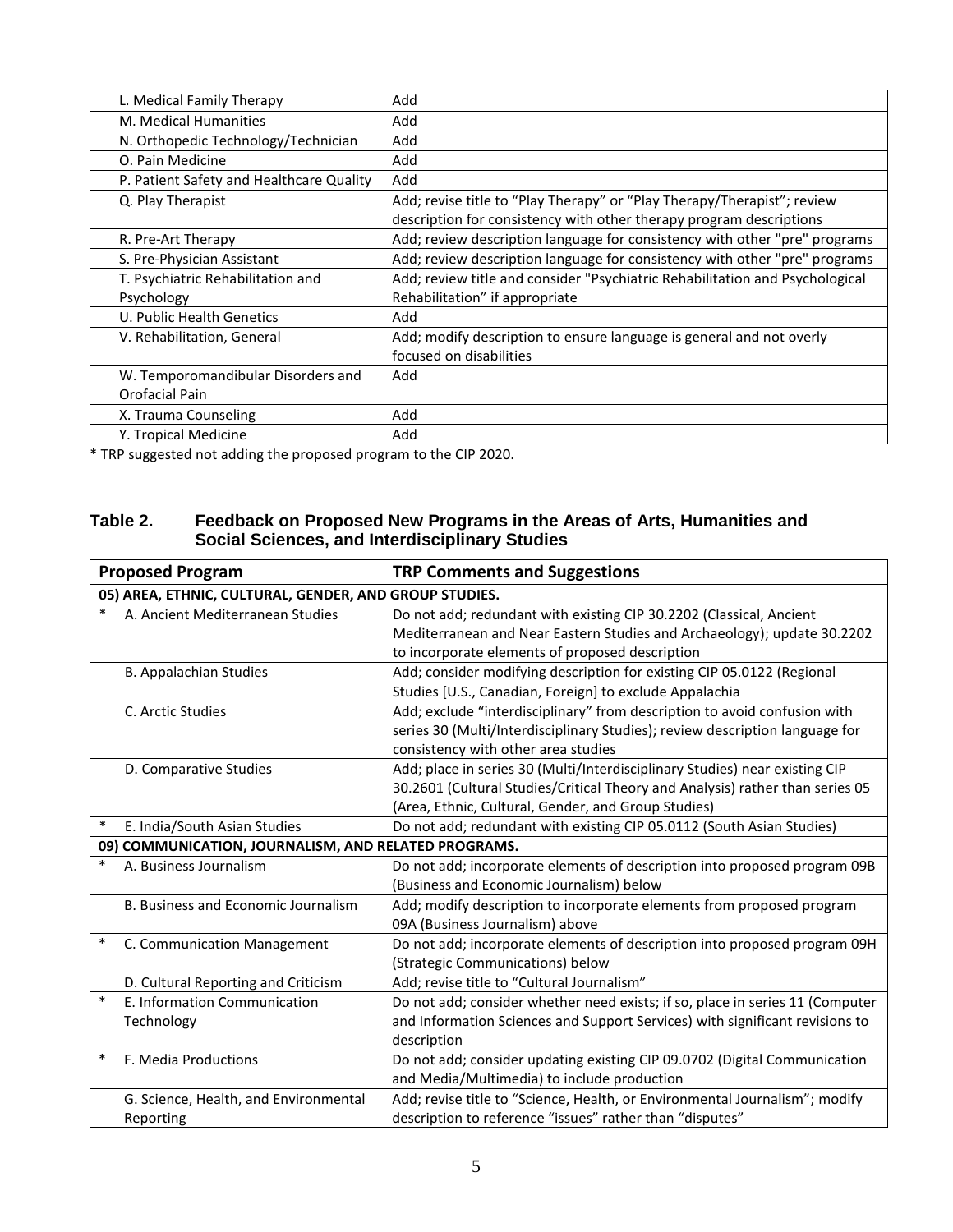|        | H. Strategic Communications                          | Add; modify description to incorporate elements of proposed program 09C                                                                          |
|--------|------------------------------------------------------|--------------------------------------------------------------------------------------------------------------------------------------------------|
|        |                                                      | (Communication Management) above; revise title to "Communication                                                                                 |
|        |                                                      | Management and Strategic Communications"                                                                                                         |
|        | 13) EDUCATION.                                       |                                                                                                                                                  |
|        | A. Communication Arts/Literature                     | Add; revise title to "Communication Arts and Literature Teacher Education";                                                                      |
|        | <b>Teacher Education</b>                             | modify description to replace "secondary students" with "students at                                                                             |
|        |                                                      | various education levels"                                                                                                                        |
| $\ast$ | B. Community College Leadership                      | Do not add; redundant with existing CIP 13.0407 (Community College                                                                               |
|        |                                                      | Education); consider revising 13.0407 title to "Community College                                                                                |
|        |                                                      | Administration"                                                                                                                                  |
|        | C. Education Entrepreneurship                        | Add; consider its own 4-digit series; consider revising title to "Education                                                                      |
|        |                                                      | Innovation"                                                                                                                                      |
| $\ast$ | D. Effective Teaching                                | Do not add; redundant with existing CIP 13.0301 (Curriculum and                                                                                  |
|        |                                                      | Instruction)                                                                                                                                     |
| $\ast$ | E. Innovation and Entrepreneurship                   | Do not add; consider incorporating elements of proposed description into                                                                         |
|        | Education                                            | existing CIP 13.1303 (Business Teacher Education) and revising title                                                                             |
|        | F. Institutional Research                            | Add; consider revising title to "Educational Institutional Research" or                                                                          |
|        |                                                      | "Education Institutional Research"; modify description to indicate applied                                                                       |
|        |                                                      | nature and to ensure distinction from existing CIP 13.0601 (Educational                                                                          |
|        |                                                      | Evaluation and Research), which is more conceptual; add language to specify                                                                      |
|        |                                                      | "to prepare someone to be an institutional researcher"                                                                                           |
|        | G. International School Leadership                   | Add; revise title to "International School Administration/Leadership"                                                                            |
|        | H. International Teaching and Learning               | Add; modify description to remove the specificity to The International                                                                           |
|        |                                                      | Baccalaureate (IB), using "such as IB"; replace "to serve" with "to teach"                                                                       |
| $\ast$ | I. Nutrition Education                               | Do not add; review for possible placement in series 51 (Health Professions                                                                       |
|        |                                                      | and Related Programs)                                                                                                                            |
|        | J. Online Educator/Online Teaching                   | Add; remove "or hybrid" from description; consider updating existing CIP                                                                         |
|        |                                                      | 13.0501 (Educational/Instructional Technology) to reflect the current state                                                                      |
| $\ast$ |                                                      | of the field and to avoid redundancy                                                                                                             |
|        | K. School Business Management                        | Do not add; consider providing as an example in existing CIP 13.0401                                                                             |
|        |                                                      | (Educational Leadership and Administration, General)                                                                                             |
|        | L. Science, Technology, Engineering,                 | Add; place in existing series 13.12 (Teacher Education and Professional                                                                          |
|        | and Math (STEM) Education                            | Development, Specific Levels and Methods); revise title to "Science,                                                                             |
|        |                                                      | Technology, Engineering, and Mathematics Educational Methods and<br>Practices"; consider including guidance to clarify that teachers of specific |
|        |                                                      | subjects should not be placed here                                                                                                               |
| $\ast$ | M. Special Education Collaborative                   | Do not add; redundant with existing CIP 13.1001 (Special Education and                                                                           |
|        | Teacher/Teaching                                     | Teaching, General); consider updating 13.1001 to reflect current state of the                                                                    |
|        |                                                      | field including collaboration and team approach                                                                                                  |
|        | N. University and College Teaching                   | Add; place in existing series 13.12 (Teacher Education and Professional                                                                          |
|        |                                                      | Development, Specific Levels and Methods)                                                                                                        |
|        | 16) FOREIGN LANGUAGES, LITERATURES, AND LINGUISTICS. |                                                                                                                                                  |
|        | A. Armenian Language and Literature                  | Add; modify description using existing CIP 16.1301 (Celtic Languages,                                                                            |
|        |                                                      | Literatures, and Linguistics) as a template                                                                                                      |
|        | 23) ENGLISH LANGUAGE AND LITERATURE/LETTERS.         |                                                                                                                                                  |
|        | A. English as a Second/Foreign                       | Do not add; redundant with existing CIP 13.1401 (Teaching English as a                                                                           |
|        | Language                                             | Second or Foreign Language/ESL Language Instructor); consider updating                                                                           |
|        |                                                      | 13.1401 to incorporate elements of proposed description                                                                                          |
|        | 30) MULTI/INTERDISCIPLINARY STUDIES.                 |                                                                                                                                                  |
| $\ast$ | A. Cinema and Media Studies                          | Do not add; redundant with existing CIP 50.0601 (Film/Cinema/Video                                                                               |
|        |                                                      | Studies); consider updating 50.0601 to include "media"                                                                                           |
|        | B. Cultural Studies and Comparative                  | Add; add "includes instruction" to description                                                                                                   |
|        | Literature                                           |                                                                                                                                                  |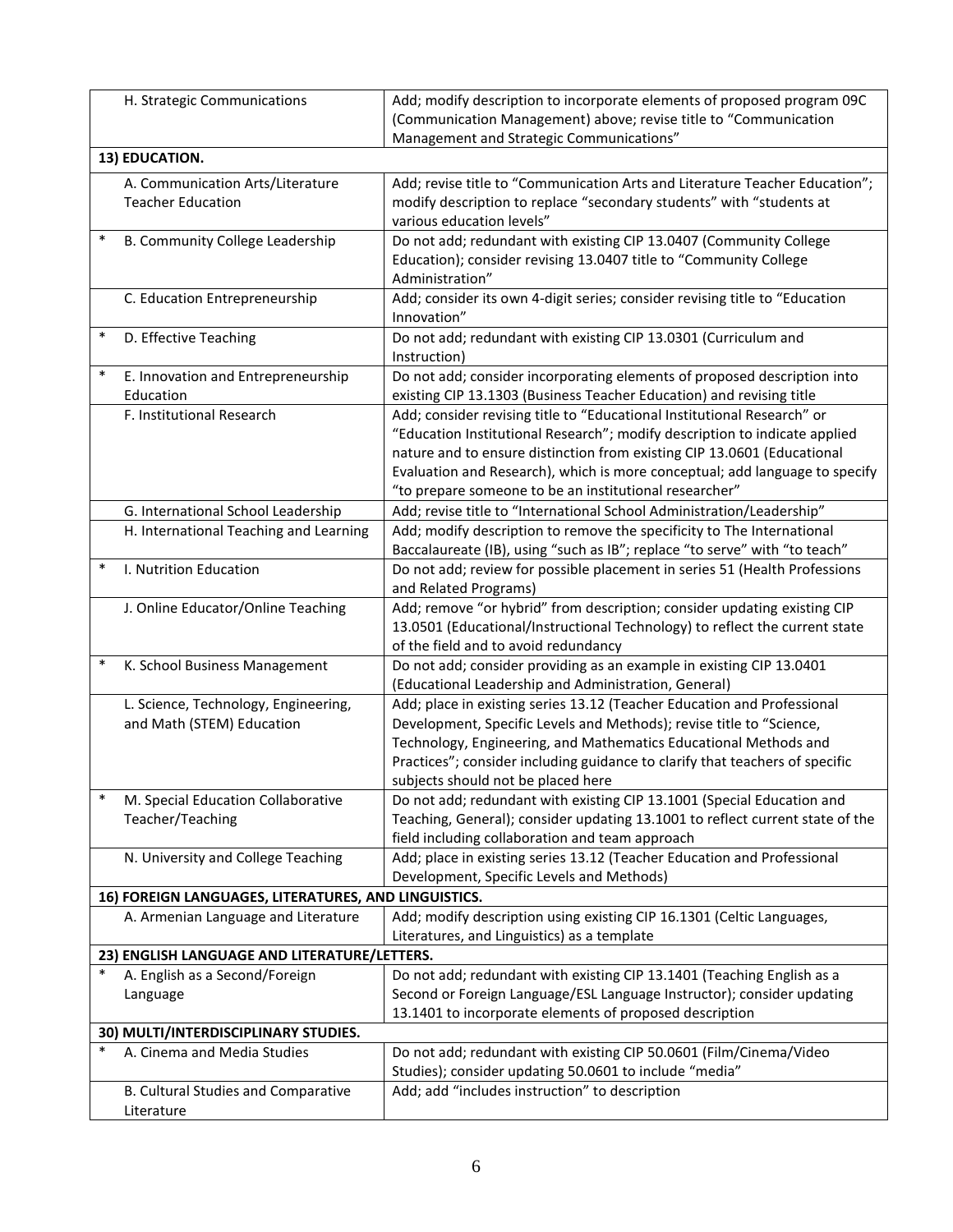|        | C. Early Childhood and Family Studies              | Do not add; redundant with existing CIP 19.0706 (Child Development);<br>consider incorporating elements of proposed description into 19.0706;<br>cross-reference with existing CIP 13.1210 (Early Childhood Education and<br>Teaching) |  |
|--------|----------------------------------------------------|----------------------------------------------------------------------------------------------------------------------------------------------------------------------------------------------------------------------------------------|--|
|        | D. Foreign Language and International<br>Economics | Add; revise title to "Economics and Foreign Language"; modify description to<br>address insufficient detail                                                                                                                            |  |
|        | X. Geoarchaeology                                  | Add<br>NOTE: This program is labeled as 30 X due to its original misplacement in the<br>printed meeting materials. It is placed alphabetically in the correct group of<br>30 Multi/Interdisciplinary Studies.                          |  |
|        | E. Globalization Studies                           | Do not add; redundant with existing CIP 30.2001 (International/Global<br>Studies); consider incorporating proposed description into 30.2001 and add<br>"globalization" and "international" to the new description                      |  |
|        | F. History and French                              | Add; merge with proposed program 30G (History and Literature) below to<br>create "History and Language/Literature"; ensure description reflects<br>broadening of topic                                                                 |  |
|        | G. History and Literature                          | Add; merge with proposed program 30F (History and French) above to<br>create "History and Language/Literature"; ensure description reflects<br>broadening of topic                                                                     |  |
|        | H. History and Political Science                   | Add                                                                                                                                                                                                                                    |  |
| $\ast$ | I. Humanitarian Studies                            | Do not add; interdisciplinary nature is unclear; consider reevaluating for<br>inclusion in series 44 (Public Administration and Social Services Professions)<br>or further research into the discipline(s) which this crosses          |  |
|        | J. Linguistics and Anthropology                    | Add                                                                                                                                                                                                                                    |  |
|        | K. Philosophy, Politics, and Economics             | Add                                                                                                                                                                                                                                    |  |
| $\ast$ | L. Preservation Studies                            | Do not add; redundant with existing CIP 30.1202 (Cultural Resource<br>Management and Policy Analysis); consider updating 30.1202 to further<br>encompass preservation                                                                  |  |
|        | M. Textual Studies                                 | Add                                                                                                                                                                                                                                    |  |
|        | 38) PHILOSOPHY AND RELIGIOUS STUDIES.              |                                                                                                                                                                                                                                        |  |
|        | A. Catholic Studies                                | Add                                                                                                                                                                                                                                    |  |
| $\ast$ | <b>B. Mormon Studies</b>                           | Add                                                                                                                                                                                                                                    |  |
|        | C. Sacred Theology                                 | Do not add; redundant with existing CIP 39.0601 (Theology/Theological<br>Studies)                                                                                                                                                      |  |
|        | 42) PSYCHOLOGY.                                    |                                                                                                                                                                                                                                        |  |
|        | A. Performance and Sport Psychology                | Add; place in existing series 42.28 (Clinical, Counseling and Applied<br>Psychology)                                                                                                                                                   |  |
|        | <b>B. Somatic Psychology</b>                       | Add                                                                                                                                                                                                                                    |  |
|        | C. Transpersonal/Spiritual Psychology              | Add                                                                                                                                                                                                                                    |  |
|        | <b>45) SOCIAL SCIENCES.</b>                        |                                                                                                                                                                                                                                        |  |
| $\ast$ | A. Anthropology and Geography                      | Add; place in existing series 45.02 (Anthropology)                                                                                                                                                                                     |  |
|        | <b>B. Applied Demography</b>                       | Do not add; update existing CIP 45.0501 (Demography and Population<br>Studies) with applications and related language                                                                                                                  |  |
|        | C. Geography/Environmental Studies                 | Add; place in series 30 (Multi/Interdisciplinary Studies)                                                                                                                                                                              |  |
|        | D. Survey Research/Methodology                     | Add; consider modifying description to emphasize survey focus and reduce<br>overlap with existing CIP 45.0102 (Research Methodology and Quantitative<br>Methods)                                                                       |  |
| $\ast$ | E. Transportation and Infrastructure               | Do not add; redundant with existing CIP 52.0209 (Transportation/Mobility                                                                                                                                                               |  |
|        | Planning/Studies                                   | Management); consider further research into update of 52.0209                                                                                                                                                                          |  |
|        | F. Urban and Regional Studies                      | Add; place in existing series 45.12 (Urban Studies/Affairs); revise title to<br>"Urban and Regional Development Studies" to differentiate from series 05<br>(Area, Ethnic, Cultural, Gender, and Group Studies)                        |  |
|        | 50) VISUAL AND PERFORMING ARTS.                    |                                                                                                                                                                                                                                        |  |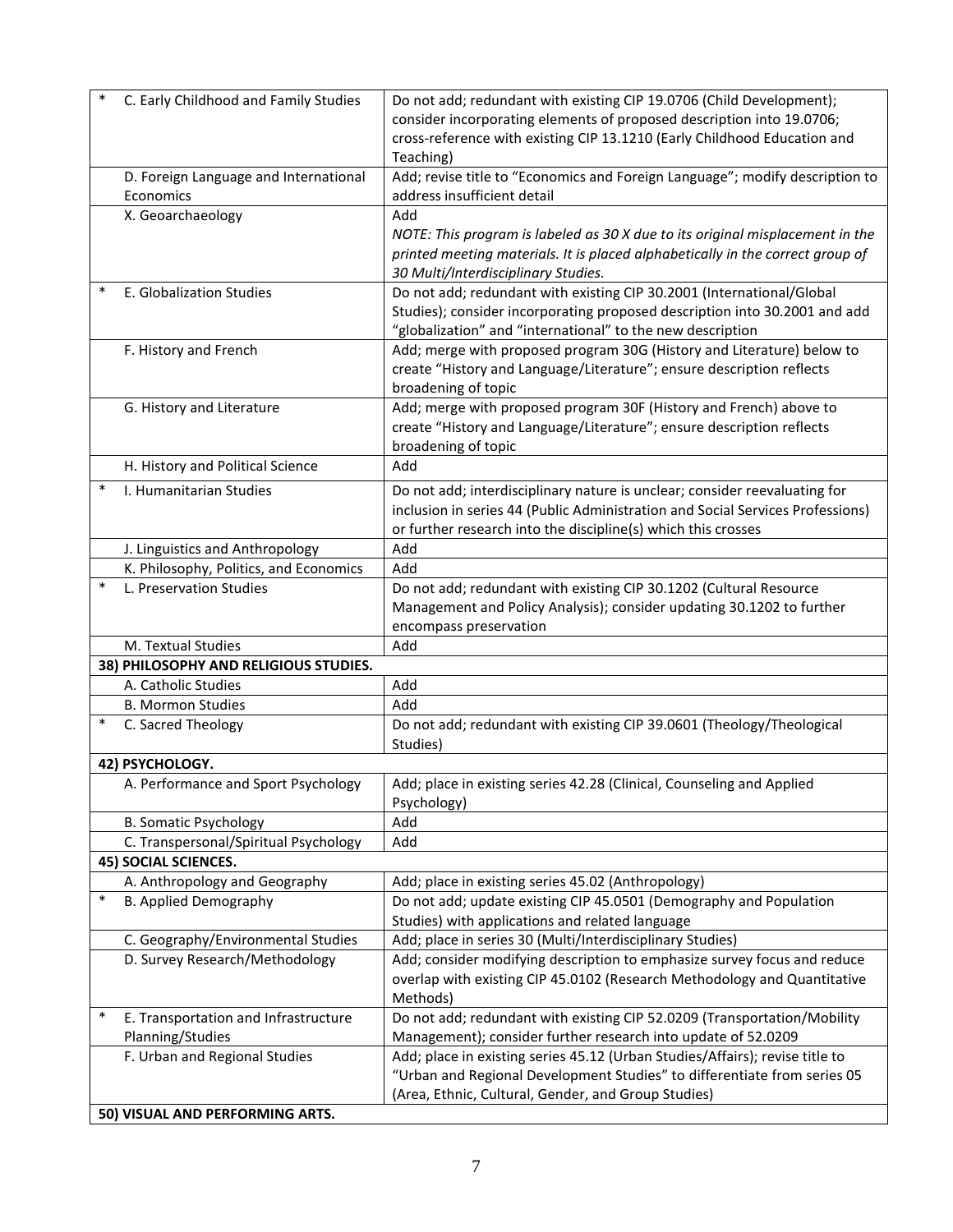| A. Metal Arts        | Add; consider revising existing CIP 50.0713 (Metal and Jewelry Arts) to limit |
|----------------------|-------------------------------------------------------------------------------|
|                      | it to jewelry only and clearly differentiate metal arts from jewelry arts     |
| B. Sound Arts        | Add; place in existing series 50.09 (Music) or as its own 4-digit series      |
| C. Theater and Dance | Add; place in existing series 50.05 (Drama/Theatre Arts and Stagecraft) or as |
|                      | its own 4-digit series; remove "cross-disciplinary" from description          |

\*TRP suggested not adding the proposed program to the CIP 2020.

## **Table 3. Feedback on Proposed New Programs in the Areas of Career Preparation, Vocational Training, and Personal Growth and Enrichment**

| <b>Proposed Program</b>                          | <b>TRP Comments and Suggestions</b>                                                                                                                                                                                                                   |  |
|--------------------------------------------------|-------------------------------------------------------------------------------------------------------------------------------------------------------------------------------------------------------------------------------------------------------|--|
| 04) ARCHITECTURE AND RELATED SERVICES.           |                                                                                                                                                                                                                                                       |  |
| $\ast$<br>A. Advanced Architectural Design       | Do not add; redundant with existing CIP 04.0201 (Architecture); consider<br>including advanced degrees for architectural design as an example under<br>04.0201                                                                                        |  |
| B. Architectural Conservation                    | Add; modify description to differentiate from existing CIP 30.1201 (Historic<br>Preservation and Conservation); consider updating 30.1201 and cross-<br>referencing                                                                                   |  |
| C. Architectural Design                          | Add; remove "for existing architects and related professionals" from<br>description and modify to differentiate from existing CIP 04.0902<br>(Architectural and Building Sciences/Technology)                                                         |  |
| D. Architectural Studies                         | Add; revise title to "Pre-Architectural Studies"; modify description to<br>differentiate from existing CIP 04.0201 (Architecture); add "Pre-<br>Architecture" as an example                                                                           |  |
| E. Healthcare Design and Innovation              | Add; revise title to "Healthcare Environment Design"; consider adding as a 4-<br>digit series; consider whether existing CIP 04.0401 (Environmental<br>Design/Architecture) is also necessary                                                         |  |
| F. Sustainable Design                            | Add                                                                                                                                                                                                                                                   |  |
| 12) PERSONAL AND CULINARY SERVICES.              |                                                                                                                                                                                                                                                       |  |
| A. Casino Dealing                                | Add; place in series 31 (Parks, Recreation, Leisure, and Fitness Studies);<br>consider adding a new 4-digit series titled "Casino/Gaming Services" with<br>this nested below                                                                          |  |
| 19) FAMILY AND CONSUMER SCIENCES/HUMAN SCIENCES. |                                                                                                                                                                                                                                                       |  |
| A. Adolescent Development                        | Add; consider revising existing CIP 42.2703 (Developmental and Child<br>Psychology) to exclude "child" and rename "Developmental Psychology"                                                                                                          |  |
| <b>B. Human Service Studies</b>                  | Add; consider further research to determine the extent of distinction<br>between this, existing CIP 44.0000 (Human Services, General), and existing<br>CIP 19.0707 (Family and Community Services); consider including guidance<br>on how to classify |  |
| C. Parent Education                              | Add; revise title to "Parent Education Service"                                                                                                                                                                                                       |  |
| $\ast$<br>D. Substance Abuse / Addiction Studies | Do not add; consider incorporating elements of proposed description into<br>existing CIP 34.0104 (Addiction Prevention and Treatment)                                                                                                                 |  |
| 22) LEGAL PROFESSIONS AND STUDIES.               |                                                                                                                                                                                                                                                       |  |
| A. Agriculture Law                               | Add                                                                                                                                                                                                                                                   |  |
| B. Arts and Entertainment Law                    | Add                                                                                                                                                                                                                                                   |  |
| C. Compliance Law                                | Add; incorporate elements from proposed program 22D (Corporate<br>Compliance) below                                                                                                                                                                   |  |
| $\ast$<br>D. Corporate Compliance                | Do not add; incorporate elements of description into proposed program 22C<br>(Compliance Law) above                                                                                                                                                   |  |
| E. Court Interpreter                             | Add; place in existing series 22.03 (Legal Support Services)                                                                                                                                                                                          |  |
| F. Criminal Law and Procedure                    | Add; modify description to include "trial procedure" and add detail                                                                                                                                                                                   |  |
| G. Family/Child/Elder Law                        | Add                                                                                                                                                                                                                                                   |  |
| H. Human Resources Law                           | Add                                                                                                                                                                                                                                                   |  |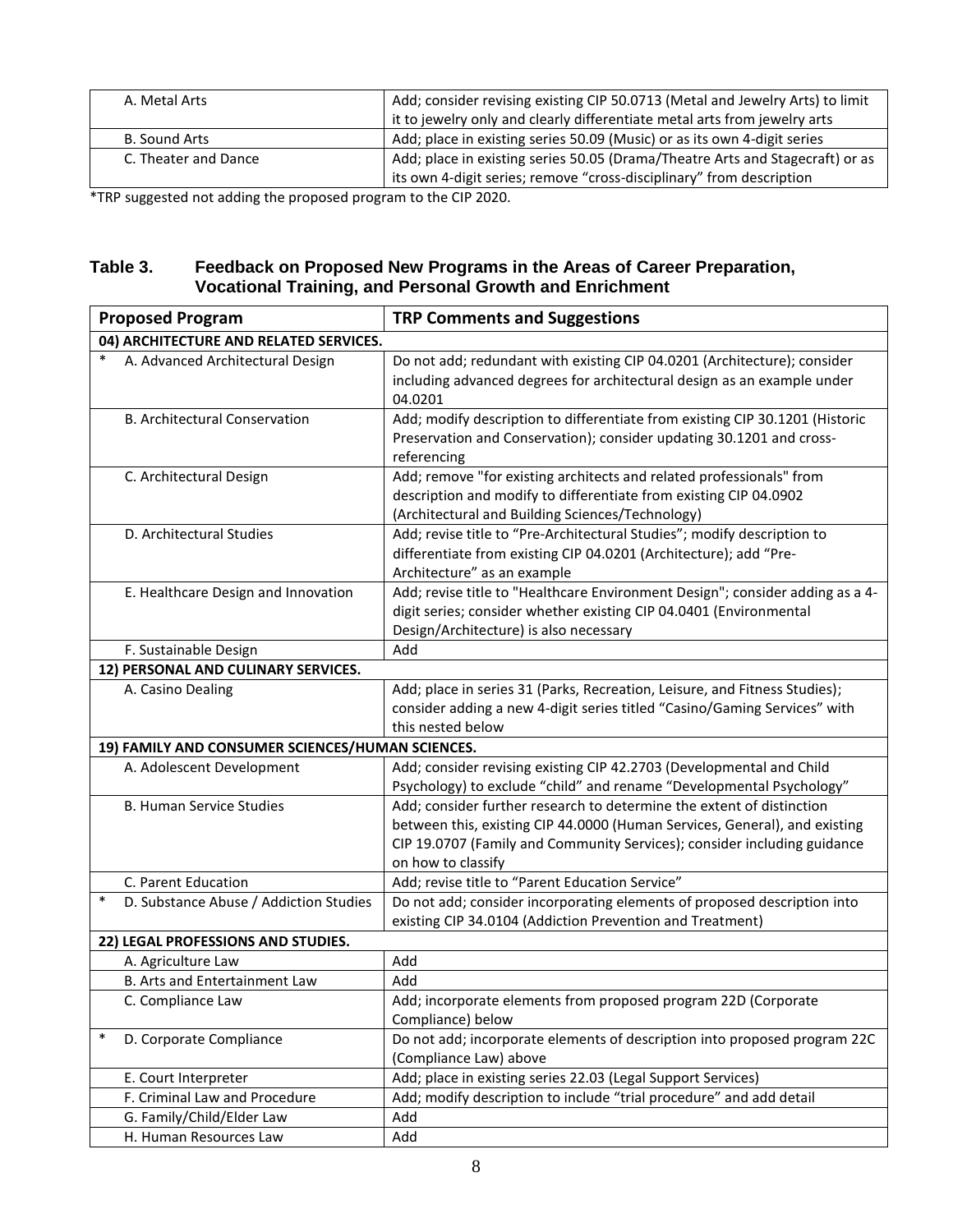| I. Juridical Science                  |                                                                                                                   | Add; consider revising description for existing CIP 22.0201 (Advanced Legal<br>Research/Studies, General) to exclude Doctor of Juridical Science (J.S.D.)                 |
|---------------------------------------|-------------------------------------------------------------------------------------------------------------------|---------------------------------------------------------------------------------------------------------------------------------------------------------------------------|
|                                       | J. Juris Master (J.M.) Degree                                                                                     | Do not add; CIP codes are not intended to correspond exclusively to a<br>specific program level (the program title specifies this is a master's degree                    |
|                                       |                                                                                                                   | program)                                                                                                                                                                  |
| $\ast$                                | K. Law and Entrepreneurship                                                                                       | Add; revise title to "Entrepreneurship Law"                                                                                                                               |
|                                       | L. Law and Public Policy                                                                                          | Do not add; dual degree program based on two independent courses of<br>study (law and public policy); this should be reported under the appropriate<br>program category   |
| M. Legal Advocacy                     |                                                                                                                   | Add; consider further research on specific institution programs to determine<br>whether this program is primarily post-baccalaureate or applicable at all<br>levels       |
| N. Patent Law                         |                                                                                                                   | Add                                                                                                                                                                       |
| Law                                   | O. Real Estate and Land Development                                                                               | Add                                                                                                                                                                       |
| P. Transportation Law                 |                                                                                                                   | Add                                                                                                                                                                       |
|                                       | Q. Tribal/Indigenous Law                                                                                          | Add                                                                                                                                                                       |
|                                       | 30) MULTI/INTERDISCIPLINARY STUDIES.                                                                              |                                                                                                                                                                           |
| A. Financial Analytics                |                                                                                                                   | Add; place in series 30 (Multi/Interdisciplinary Studies) as a 6-digit CIP under<br>the newly proposed 4-digit Data Analytics series                                      |
| $\ast$<br><b>B. Integrated Design</b> |                                                                                                                   | Do not add; description is too generic                                                                                                                                    |
|                                       | C. Rehabilitation and Disability Studies                                                                          | Add; modify description to clarify intent is to teach individuals to work with                                                                                            |
|                                       |                                                                                                                   | people with disabilities to help them get employment, live independently,<br>and achieve personal goals                                                                   |
| $\ast$                                | D. Science and Business                                                                                           | Do not add; broad title does not match with overly specific coursework in<br>description                                                                                  |
| E. Thanatology                        |                                                                                                                   | Add; modify description to include "interdisciplinary" and specify which<br>disciplines it crosses                                                                        |
|                                       | 32) BASIC SKILLS AND DEVELOPMENTAL/REMEDIAL EDUCATION.                                                            |                                                                                                                                                                           |
|                                       | NOTE: CIP codes in this series are not valid for IPEDS reporting.                                                 |                                                                                                                                                                           |
|                                       | A. Accent Reduction/Modification                                                                                  | Add                                                                                                                                                                       |
|                                       | B. Test and Exam Preparation                                                                                      | Add; revise title to "General Exam Preparation and Test-Taking Skills";<br>modify description to clarify this is distinct from a licensure exam or the GED.               |
| $\ast$                                | C. Workforce Training/Development                                                                                 | Do not add; consider updating existing CIP 32.0111 (Workforce Development<br>and Training) with this proposed description                                                 |
|                                       | 34) HEALTH-RELATED KNOWLEDGE AND SKILLS.                                                                          |                                                                                                                                                                           |
|                                       | NOTE: CIP codes in this series are not valid for IPEDS reporting.                                                 |                                                                                                                                                                           |
|                                       | A. Emergency Preparedness                                                                                         | Add; place in series 33 (Citizenship Activities)                                                                                                                          |
|                                       | B. Meditation/Mind-Body Wellness                                                                                  | Add; place in existing series 34.01 (Health-Related Knowledge and Skills)                                                                                                 |
|                                       | 36) LEISURE AND RECREATIONAL ACTIVITIES.                                                                          |                                                                                                                                                                           |
|                                       | NOTE: CIP codes in this series are not valid for IPEDS reporting.                                                 |                                                                                                                                                                           |
| A. Beekeeping                         |                                                                                                                   | Add                                                                                                                                                                       |
|                                       | B. Firearms Training/Safety                                                                                       | Add                                                                                                                                                                       |
|                                       | C. Floral Design/Arrangement                                                                                      | Add; modify description to remove "retail shop operations" which would<br>suggest inclusion in existing CIP 01.0608 (Floriculture/Floristry Operations<br>and Management) |
|                                       | D. Master Gardener/Gardening                                                                                      | Add                                                                                                                                                                       |
|                                       | E. Motorcycle Rider Education                                                                                     | Add; consider adding 36.02 as a new 4-digit series titled "Noncommercial<br>Vehicle Operation" with this nested below                                                     |
|                                       | 37) PERSONAL AWARENESS AND SELF-IMPROVEMENT.<br>NOTE: CIP codes in this series are not valid for IPEDS reporting. |                                                                                                                                                                           |
| A. Driver's Education                 |                                                                                                                   | Add; consider adding 36.02 as new 4-digit series titled "Noncommercial<br>Vehicle Operation" with this nested below                                                       |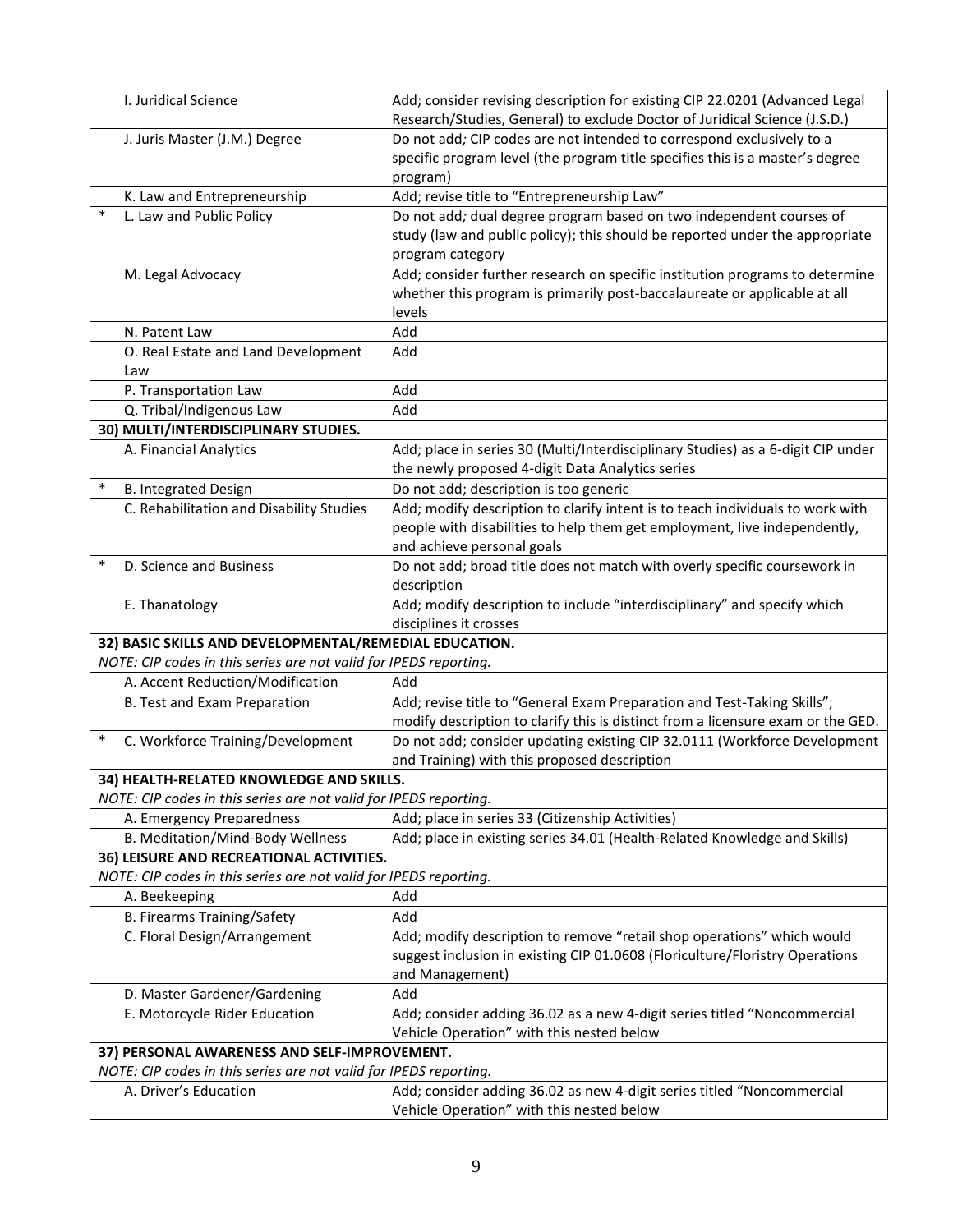| B. Investing/Wealth                                                | Add; modify description to clarify that this refers to personal planning rather                                                                                                                                                                               |
|--------------------------------------------------------------------|---------------------------------------------------------------------------------------------------------------------------------------------------------------------------------------------------------------------------------------------------------------|
| Management/Retirement Planning                                     | than a professional career                                                                                                                                                                                                                                    |
| C. Life Coaching                                                   | Add; place in series 35 (Interpersonal and Social Skills)                                                                                                                                                                                                     |
| D. Self-Defense                                                    | Add                                                                                                                                                                                                                                                           |
| 39) THEOLOGY AND RELIGIOUS VOCATIONS.                              |                                                                                                                                                                                                                                                               |
| A. Canon Law                                                       | Add; consider modifying description to clarify this does not refer to<br>administration of a church                                                                                                                                                           |
| B. Chaplain/Chaplaincy Studies                                     | Add; place in existing series 39.07 (Pastoral Counseling and Specialized<br>Ministries)                                                                                                                                                                       |
| C. Church Planting                                                 | Add; place in existing series 39.03 (Missions/Missionary Studies and<br>Missiology) as new CIP 39.0302; revise title of existing CIP 39.0301<br>(Missions/Missionary Studies and Missiology) to "Missions/Missionary<br>Studies"                              |
| D. Contemplative Studies/Inquiry                                   | Add; consider further research to determine choice of 4-digit/6-digit<br>designation and appropriate placement in existing series 30<br>(Multi/Interdisciplinary Studies), 38 (Philosophy and Religious Studies), or 39<br>(Theology and Religious Vocations) |
| E. Worship Ministry                                                | Add; consider revising title of existing series 39.05 (Religious/Sacred Music)<br>to "Religious Music and Worship," then adding this as new CIP 39.0502                                                                                                       |
|                                                                    | 43) HOMELAND SECURITY, LAW ENFORCEMENT, FIREFIGHTING AND RELATED PROTECTIVE SERVICES.                                                                                                                                                                         |
| A. Criminal Justice and Corrections,<br>General                    | Add; instructional content follows broad program of study within the area<br>described by existing series 43.01 (Criminal Justice and Corrections), but the<br>existing 4-digit series is missing a "general" 6-digit CIP                                     |
| <b>B. Geospatial Intelligence</b>                                  | Add; revise title after further research and public comment; new title should<br>reflect intent as a more specialized version of existing CIP 43.0118 (Law<br>Enforcement Intelligence Analysis), which includes the underlying<br>quantitative methods       |
| C. Information Security and                                        | Add; modify description to reflect policy component; revise title, possibly                                                                                                                                                                                   |
| <b>Cybersecurity Defense</b>                                       | "Cybersecurity Defense Strategy/Policy"; encourage feedback in Federal                                                                                                                                                                                        |
|                                                                    | <b>Register Notice</b>                                                                                                                                                                                                                                        |
| 44) PUBLIC ADMINISTRATION AND SOCIAL SERVICE PROFESSIONS.          |                                                                                                                                                                                                                                                               |
| A. Forensic Social Work                                            | Add; place in existing series 44.07 (Social Work)                                                                                                                                                                                                             |
| B. Transportation Planning and<br>Management                       | Add; revise title to "Transportation Administration and Management"; place<br>in existing series 44.04 (Public Administration); remove "interdisciplinary"<br>from description                                                                                |
| <b>46) CONSTRUCTION TRADES.</b>                                    |                                                                                                                                                                                                                                                               |
| $\ast$<br>A. Heavy Equipment Operation                             | Do not add; redundant with existing CIP 49.0202 (Construction/Heavy<br>Equipment/Earthmoving Equipment Operation); consider outreach and<br>education to IPEDS keyholders to assist with choosing the appropriate CIP                                         |
| 49) TRANSPORTATION AND MATERIALS MOVING.                           |                                                                                                                                                                                                                                                               |
| A. Forklift Operator Certification                                 | Add; revise title to "Forklift Operation"; consider similar change to existing<br>CIP 49.0206 (Mobile Crane Operation/Operator), revising title to "Mobile<br>Crane Operation"; consider adding cross-reference to series 46<br>(Construction Trades)         |
| 52) BUSINESS, MANAGEMENT, MARKETING, AND RELATED SUPPORT SERVICES. |                                                                                                                                                                                                                                                               |
| A. Brewery/Brewpub<br>Operations/Management                        | Add; consider further research to determine appropriate placement                                                                                                                                                                                             |
| <b>B. Business Analytics</b>                                       | Add; place in series 30 (Multi/Interdisciplinary Studies) as a 6-digit CIP under<br>the newly proposed 4-digit "Data Analytics" series                                                                                                                        |
| C. Construction Project Management                                 | Add; place as new CIP 52.2002 due to similarity with existing CIP 52.2001<br>(Construction Management); ensure differentiation between descriptions,<br>noting the specific emphasis on project management                                                    |
| D. Executive/Career Coaching                                       | Add                                                                                                                                                                                                                                                           |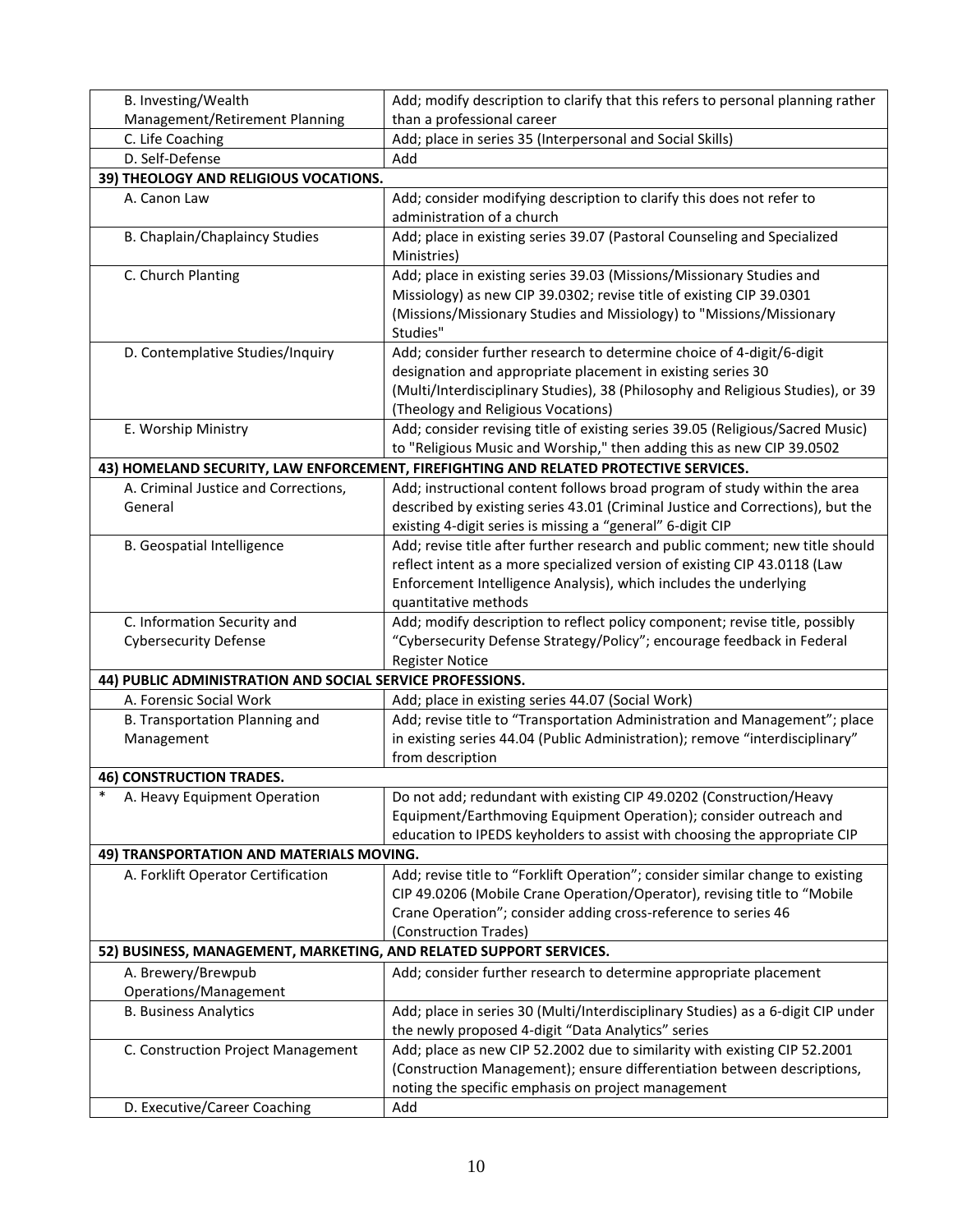| $\ast$ | E. Finance and Risk Management                 | Do not add; redundant with proposed program 52N (Risk Management)<br>below                                                                                                                            |
|--------|------------------------------------------------|-------------------------------------------------------------------------------------------------------------------------------------------------------------------------------------------------------|
|        | F. Financial Risk Management                   | Add                                                                                                                                                                                                   |
|        | G. Grantsmanship                               | Add                                                                                                                                                                                                   |
|        | H. Healthcare Innovation                       | Add; consider placing in series 30 (Multi/Interdisciplinary Studies)                                                                                                                                  |
| $\ast$ | I. Information Systems Auditing and<br>Control | Do not add; redundant with existing CIP 11.1003 (Computer and Information<br>Systems Security/Information Assurance); add as an example to the existing<br>11.1003 and add "audit" to the description |
| *      | J. Nonprofit Leadership Studies                | Do not add; redundant with existing CIP 52.0213 (Logistics, Materials, and<br>Supply Chain Management); add as an example in 52.0213                                                                  |
|        | K. Public Works Management                     | Add; place in existing series 44.04 (Public Administration) as new CIP<br>44.0402                                                                                                                     |
|        | L. Regulatory Science/Affairs                  | Add; place in series 51 (Health Professions and Related Programs)                                                                                                                                     |
|        | M. Research Administration                     | Add                                                                                                                                                                                                   |
|        | N. Risk Management                             | Add                                                                                                                                                                                                   |
|        | O. Social Entrepreneurship                     | Add; ensure distinction from existing series 44.02 (Community Organization<br>and Advocacy)                                                                                                           |
|        | P. Social Media Management                     | Add; place in series 09 (Communication, Journalism, and Related Programs);<br>modify description to add detail                                                                                        |
|        | Q. Social Media Marketing                      | Add; modify description to add detail                                                                                                                                                                 |

\*TRP suggested not adding the proposed program to the CIP 2020.

 $\overline{a}$ 

# **Additional Discussion on Series 30. MULTI/INTERDISCIPLINARY STUDIES**

Panelists discussed reorganizing or restructuring the 2-digit series **30. Multi/Interdisciplinary Studies** to implement a more logical organization of the program classifications and accommodate new and emerging programs that include multiple areas of study. This series contains instructional programs that derive from two or more distinct programs to provide a cross-cutting focus on a subject concentration that is not subsumed under a single disciple or occupational field, meaning the program crosses two or more 2-digit CIP series.

Changes to the coding structure (e.g., reorganization across existing 2-digit series or introducing a new 2 digit series) would entail reorganizing the related 4-digit and 6-digit series, which means that institutions would need to update CIP code assignments for the affected series. In addition to IPEDS reporting, the CIP is used for other regulatory reporting and mandates, including National Student Loan Data Service System enrollment reporting, student loan origination and disbursement, and in disclosures as part of the Gainful Employment rule. Programmatic data (by CIP) are also used for state funding formulas and to assess program performance.

Because the impact of CIP on the postsecondary industry is vast and varied, panelists suggested a more comprehensive review of this topic, and, potentially, the need for structural changes (or the addition of a new 2-digit series) as part of the next decennial update of the CIP in 2030 (there was not enough time accomplish this review for the CIP 2020). Before undertaking a reorganization of an existing 2-digit series or introducing a new 2-digit series, it is important to determine how structural changes would affect federal compliance and research activities, funding, federal financial aid, and institutional operations. Panelists suggested further investigation of series 30 reorganization could be through the National Postsecondary Education Cooperative (NPEC).<sup>5</sup>

 $5$  NPEC was established by NCES in 1995 as a voluntary organization that encompasses all sectors of the postsecondary education community including federal agencies, postsecondary institutions, associations, and other organizations with a major interest in postsecondary education data collection.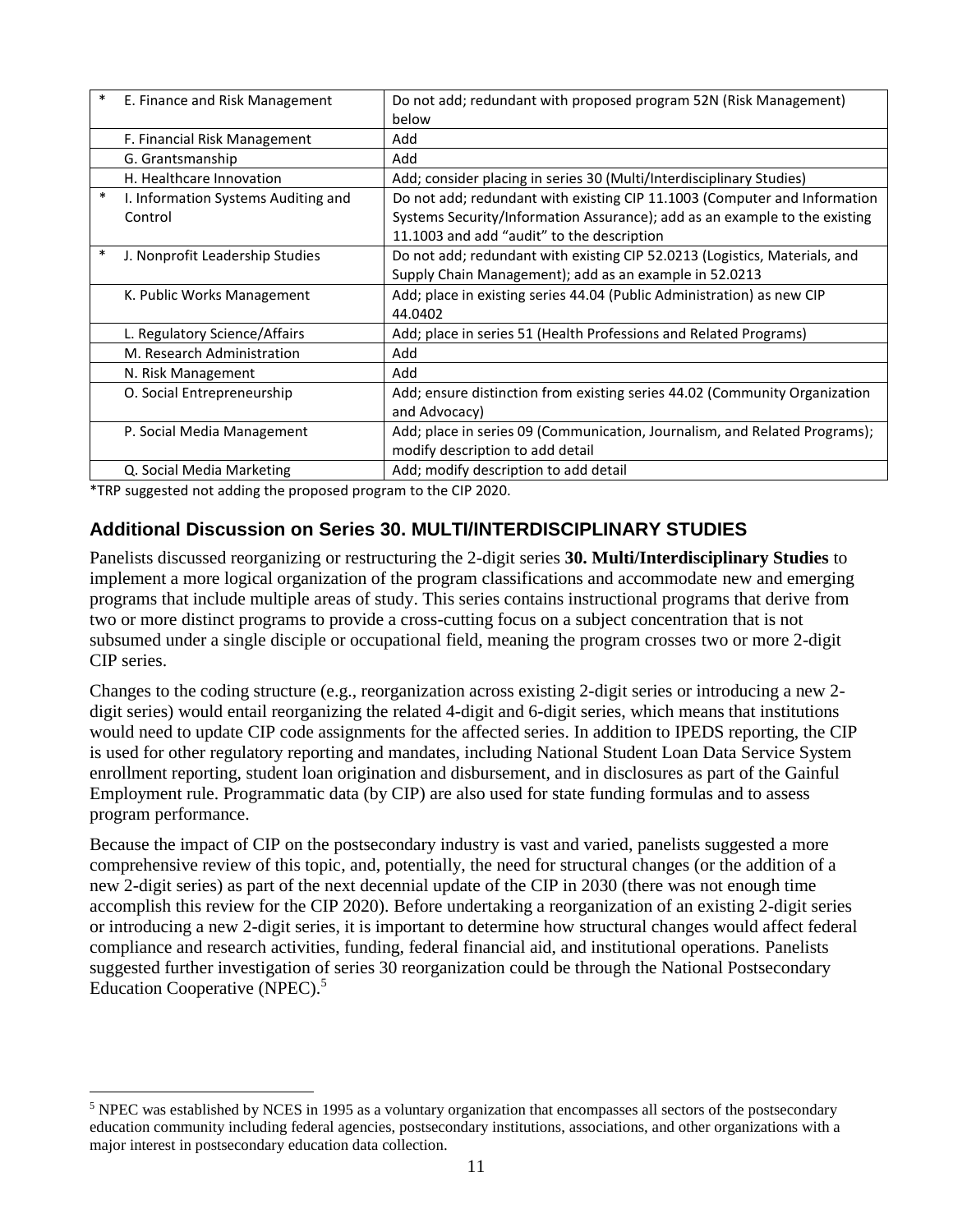## **Next steps**

Once the TRP summary comment period has closed, RTI will review the comments and outline recommendations for NCES based on the outcome of the TRP meeting and subsequent public comment period. NCES will review the recommendations and propose changes to the CIP accordingly. The revised CIP will then be submitted to the Office of Management and Budget (OMB) for their consideration and will appear in the Federal Register for approval using the regular clearance process, including 60- and 30 day public comment periods that will be announced in Federal Register Notices. It is estimated that CIP 2020 will be available by July 2019 along with an updated CIP website and CIP user tools. IPEDS institutions will be expected to use CIP 2020 starting with the 2020-21 IPEDS data collection through the Completions component. The one year between the release of CIP 2020 and its implementation is designed to allow time for institutions to update their reporting systems to reflect changes in the CIP codes.

## **Comments**

RTI is committed to improving the quality and usefulness of IPEDS data as well as strategies that might be helpful in minimizing additional reporting burden. We encourage interested parties to send any comments or concerns about this topic to Janice Kelly-Reid, IPEDS Project Director, at **[ipedsTRPcomment@rti.org](mailto:ipedsTRPcomment@rti.org)** by **September 19, 2018.** In addition to general comments or concerns about this topic, RTI welcomes comments specifically addressing the title, description, and potential placement of proposed instructional programs for CIP 2020.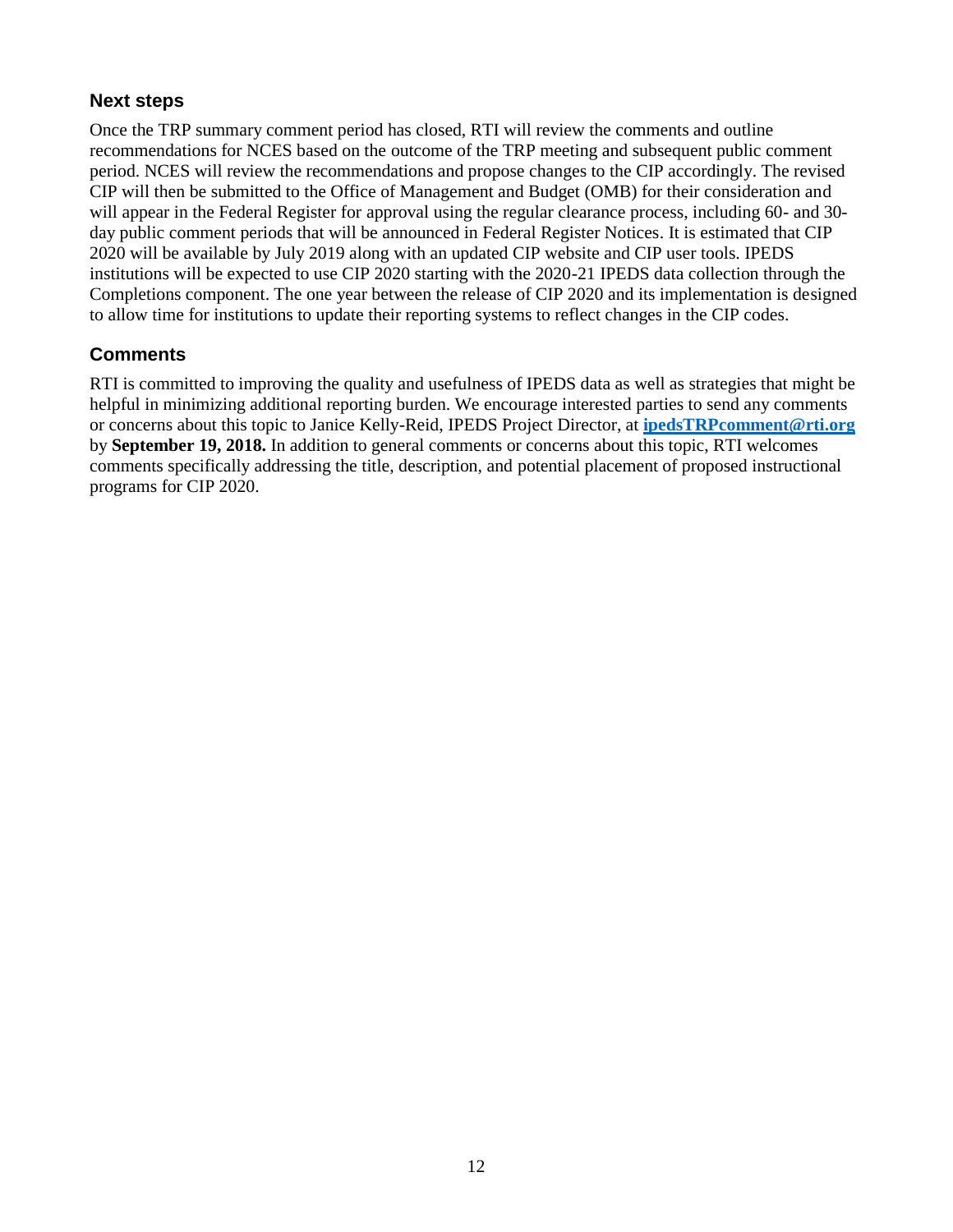# **209 Proposed New Programs for CIP 2020 Consideration**

## **Group 1: Areas of Science, Technology, Engineering, and Mathematics**

## **01) AGRICULTURE, AGRICULTURE OPERATIONS, AND RELATED SCIENCES.**

### **A. Brewing Science**

A program that focuses on the business, science, and technology of brewing operations. Includes instruction in biology, biochemistry, brewing, entrepreneurship, fermentation, malting, marketing, microbiology, quality control, and sanitation.

## **B. Farrier Science**

A program of study that prepares individuals to become a specialist in equine hoof care (farrier). Includes instruction in equine science, equine health and first aid, horse shoeing, corrective horse shoeing, gait analysis and metal forging techniques using gas or coal.

## **C. Floral Design and Marketing**

A program that prepares individuals to design, distribute, market, purchase, and sell floricultural products. Includes instruction in floral design, inventory control, plant care, plant identification, and retail flower shop operations.

## **D. Irrigation Management Technology/Technician**

A program that prepares individuals for employment in the field of agricultural technology and irrigation. Includes instruction in irrigation and drainage methodologies, pumping and delivery systems, system design and evaluation, and principles of installation and repair of irrigation systems.

#### **E. Public Horticulture**

A program of study that focuses on combining traditional horticulture and public outreach. Includes instruction in botany, soil science, plant science, agricultural economics, leadership, and business.

#### **F. Urban and Community Horticulture**

A program that focuses on principles and techniques for production of horticultural crops in an urban environment. Includes instruction in ecology, environmental sustainability, food production systems, and plant and soil sciences.

#### **G. Zymology/Fermentation Science**

A program that focuses on the business, science and technology of brewing and fermentation operations. Includes instruction in biology, biochemistry, brewing, entrepreneurship, fermentation, marketing, microbiology, quality control, and sanitation.

## **03) NATURAL RESOURCES AND CONSERVATION.**

#### **A. Bioenergy**

A program of study that focuses on the environmental and economic impact of using plants and microbes for the production of bio-based fuels such as ethanol and biodiesel. Includes instruction in biochemical engineering, bioprocessing, bioseparations, conversion, feedstock, economics, environmental sustainability, hydrology, and natural resource management.

#### **B. Energy and Environmental Policy**

A program of study that focuses on the systematic analysis of public policy issues related to climate change, energy policy, environmental economics, global sustainability, and security. Includes instruction in climate change, clean energy technologies, environmental policy, environmental law, environmental economics, food security, fossil fuels, renewable and sustainable energy sources, and water issues.

#### **C. Environmental Economics and Policy**

A program that focuses on how economic theory and tools can be applied to issues in agriculture, the environment, natural resources, energy, and economic development. Includes instruction in the American political system, econometrics, economic development, environmental economics, environmental philosophy, geographic information systems, geology, and natural resource economics and policy.

## **D. Environmental Policy and Decision Making**

A program that prepares individuals to enter professional fields concerned with the sustainability of the human and natural environment. Includes instruction in natural resources, policy analysis, environmental economics, decision-making, governance systems, and renewable energies.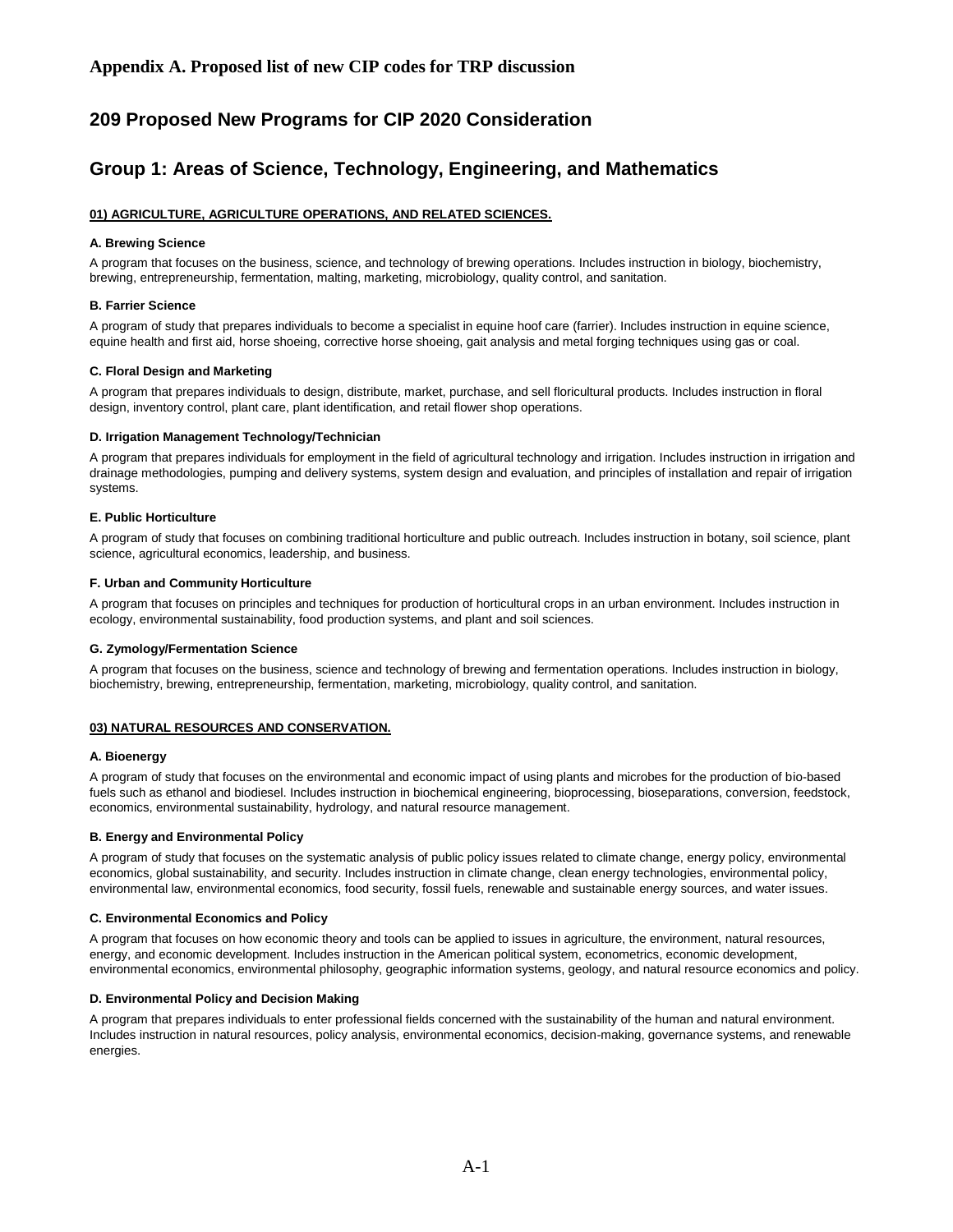## **11) COMPUTER AND INFORMATION SCIENCES AND SUPPORT SERVICES.**

### **A. Cloud Computing**

A program that prepares individuals to design and implement enterprise software systems that rely on distributed computing and serviceoriented architecture, including databases, web services, cloud computing, and mobile apps. Includes instruction in data management, distributed and cloud computing, enterprise software architecture, enterprise and cloud security, mobile systems and applications, server administration, and web development.

### **B. Computer Game Programming**

A program that prepares individuals to apply the knowledge and skills of design and computer programming to the development of computer games. Includes training in character and story development, computer programming, computer graphics, game design, game physics, human-computer interaction, human-centered design, and usability.

### **C. Computer Programming, Specific Platforms**

A program that prepares individuals to design, develop, and implement software-based solutions for specific business and consumer platforms including industrial, game, mobile, tactile, and web platforms. Includes instruction in computer programming, computer hardware, data structures, database theory, maintenance, operating systems, project management, software development, and systems analysis.

## **D. Human-Centered Design**

A program that focuses on incorporating a human perspective into designing, researching, and creating technological interfaces. Includes instruction in design, human-computer interaction, learning, neuroscience, perception, product design, user-centered design, and usability.

## **14) ENGINEERING.**

#### **A. Astronautical Engineering**

A program that prepares individuals to apply mathematical and scientific principles to the design, development, and operational evaluation of aircraft and space vehicles. Includes instruction in control systems, fluid dynamics, electrical circuits systems, orbital mechanics, propulsion, remote sensing, satellites, spacecraft centers, space craft systems engineering, and space exploration.

## **B. Electrical and Computer Engineering**

A program that prepares individuals to apply mathematical and scientific principles to the design and development of secure computer systems. Includes instruction in computer architecture, cybersecurity, electronic circuits, electromagnetism, electronic materials and design, micro-fabrication methods and techniques, signal and image processing, and wireless communication networks.

#### **C. Energy Systems Engineering**

A program that prepares individuals to apply mathematical and scientific principles to the design, development and operational evaluation of sustainable energy generation, storage, conversion, and distribution systems. Includes instruction in alternate/renewable energy systems, electrical power systems, and electrical system design.

## **D. Power Engineering**

A program that prepares individuals to plan electrical systems and modify existing electrical systems that generate and use large amounts of electricity required for distribution networks that are economical, safe, and functional. Includes instruction in alternate/renewable energy systems; calculus; circuit analysis; electrical power systems and industry practices; electrical system design; microprocessor architecture; motor control systems; power electronics operation, planning and protection; programmable logic controllers; and project management.

### **15) ENGINEERING TECHNOLOGIES AND ENGINEERING-RELATED FIELDS.**

## **A. 3-D Modeling and Design Technology**

A program of study that prepares individuals to utilize three-dimensional (3-D) computer technology to create technical illustrations and models used in manufacturing, design, production, and construction. Includes instruction in 3-D computer aided design (CAD), 3-D printing, 3-D model design and construction, and 3-D scanning.

#### **B. Audio Engineering Technology**

A program of study that prepares individuals to apply mathematical and scientific principles to the mixing, recording, and production of music. Includes instruction in acoustics, audio mixing, audio production, audio recording, computer composition of music, music theory, digital devices, and sound technology.

#### **C. Composite Materials Technology/Technician**

A program of study that prepares individuals to apply basic engineering principles and technical skills in support of engineers and other professionals engaged in the development, manufacture, and use of composite materials in aircraft technology, automotive technology, boats, medical prostheses, and wind turbines. Includes instruction in computer aided design and drafting, composite materials and processes, composite maintenance, composite manufacturing, composite repair, material science, and mold manufacturing and production.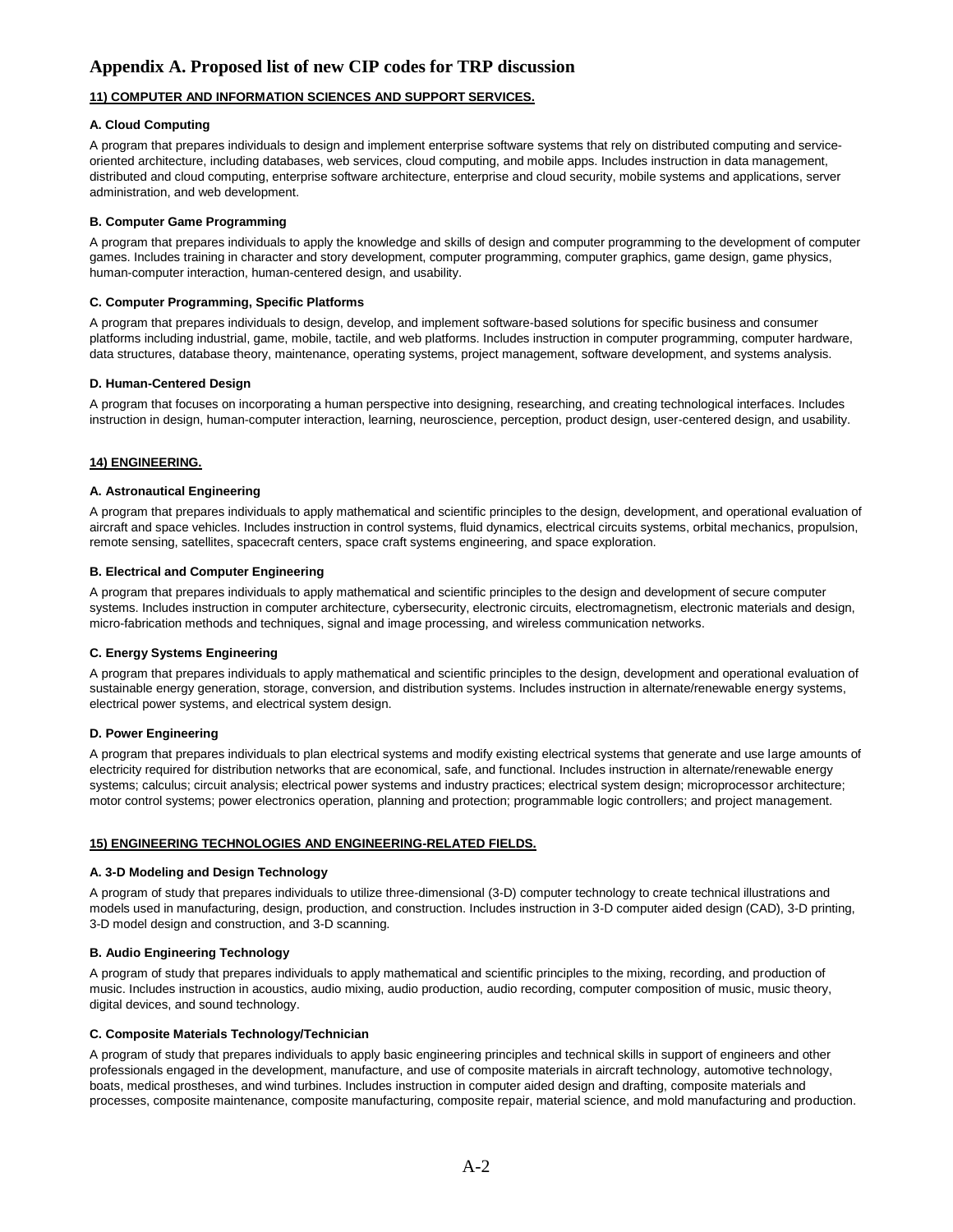## **D. Marine Engineering Technology/Technician**

A program of study that focuses on the fundamentals of ship board mechanical and electrical engineering combined with practical training in the operation and maintenance of marine engines including gas, diesel, and steam engines. Includes instruction in automation, dieselpowered systems, electrical circuits and systems, engine performance, hydraulics, manufacturing, motor-powered systems, refrigeration and air-conditioning, steam-powered systems, and welding.

## **E. Maritime Technology**

A program that prepares individuals to install, service, and repair the mechanical, electrical, electronic, and hydraulic systems used in commercial and recreational boating. Includes instruction in applied mechanics, computer-aided drafting and design, dynamics, electrical engineering, electronics, energy systems, hydrostatic stability, maritime welding, ship construction and materials, and thermal/fluid sciences.

### **F. Mechatronics, Robotics, and Automation Engineering Technology/Technician**

A program that prepares individuals to apply basic engineering principles and technical skills in the support of engineers to the design, development, and operational evaluation of computer controlled electro-mechanical systems. Includes instruction in computer and software engineering, control engineering, electronic and electrical engineering, mechanical engineering, and robotics.

## **G. Motorsports Engineering Technology**

A program of study that prepares individuals to design, construct, and repair vehicles used in racing and motorsports. Includes instruction in aerodynamics, design, vehicle dynamics, performance engines, fluid mechanics, computer-aided design (CAD), mechanical engineering, and welding.

#### **H. Power Plant Technology/Technician**

A program that prepares individuals to apply basic engineering principles and technical skills in support of engineers engaged in the operation and maintenance of electricity generating power plants. Includes instruction in basic electricity, electrical power, generator operations, industrial controls, power plant instrumentation, power plant theory, pollution control, reactor theory, thermodynamics, turbines, and water chemistry.

#### **I. Process Safety Engineering**

A program that prepares individuals to apply basic engineering principles and technical skills in support of engineers engaged in developing methods to mitigate damage, reduce risks, and prevent accidents. Includes instruction in design for injury prevention, engineering for process safety, environmental psychology, function-based risk analysis, fundamentals of industrial engineering, operations research, probability and statistics, risk assessment and reduction, and safety engineering.

#### **J. Solar Photovoltaic Installation**

A program that prepares individuals to design, install, maintain, and repair solar electric and solar thermal systems for commercial and residential applications. Includes instruction in basic electrical theory, electrical calculation, electrical safety, estimating, instrumentation and controls, solar energy fundamentals, solar photovoltaic systems, and sustainable energy technology.

#### **K. Wooden Boatbuilding**

A program that prepares individuals to apply technical knowledge and skills to construct and repair traditional and modern wooden boats. Includes instruction in budgeting, drafting, fairing, lofting, joinery, planking, spars and rigging, and woodworking.

## **26) BIOLOGICAL AND BIOMEDICAL SCIENCES.**

#### **A. Epidemiology and Biostatistics**

A program with a general synthesis of epidemiology and biostatistics or a specialization which draws from epidemiology and biostatistics.

#### **B. Infectious Disease and Global Health**

A program that focuses on the physical, social, behavioral, cultural, economic, and political factors contributing to the cause and spread of infectious diseases. Includes instruction in research design and evaluation, infectious disease epidemiology, international health policy and management, microbiology, microbial genetics, molecular virology, disease mechanisms, antimicrobial resistance, immunology, and bioterrorism.

#### **C. Wildlife and Conservation Biology**

A program that focuses on solving issues related to the conservation and sustainability of wild animals and their habitats. Includes instruction in animal behavior, conservation biology, ecology, geographic information systems (GIS), environmental policy, molecular genetics, research design and analysis, and wildlife management.

#### **27) MATHEMATICS AND STATISTICS.**

## **A. Applied Statistics**

A program that focuses on the application of statistics to the solution of functional problems in fields such as business, engineering, medicine, and the applied sciences. Includes instruction in the principles in probability theory, binomial distribution, regression analysis,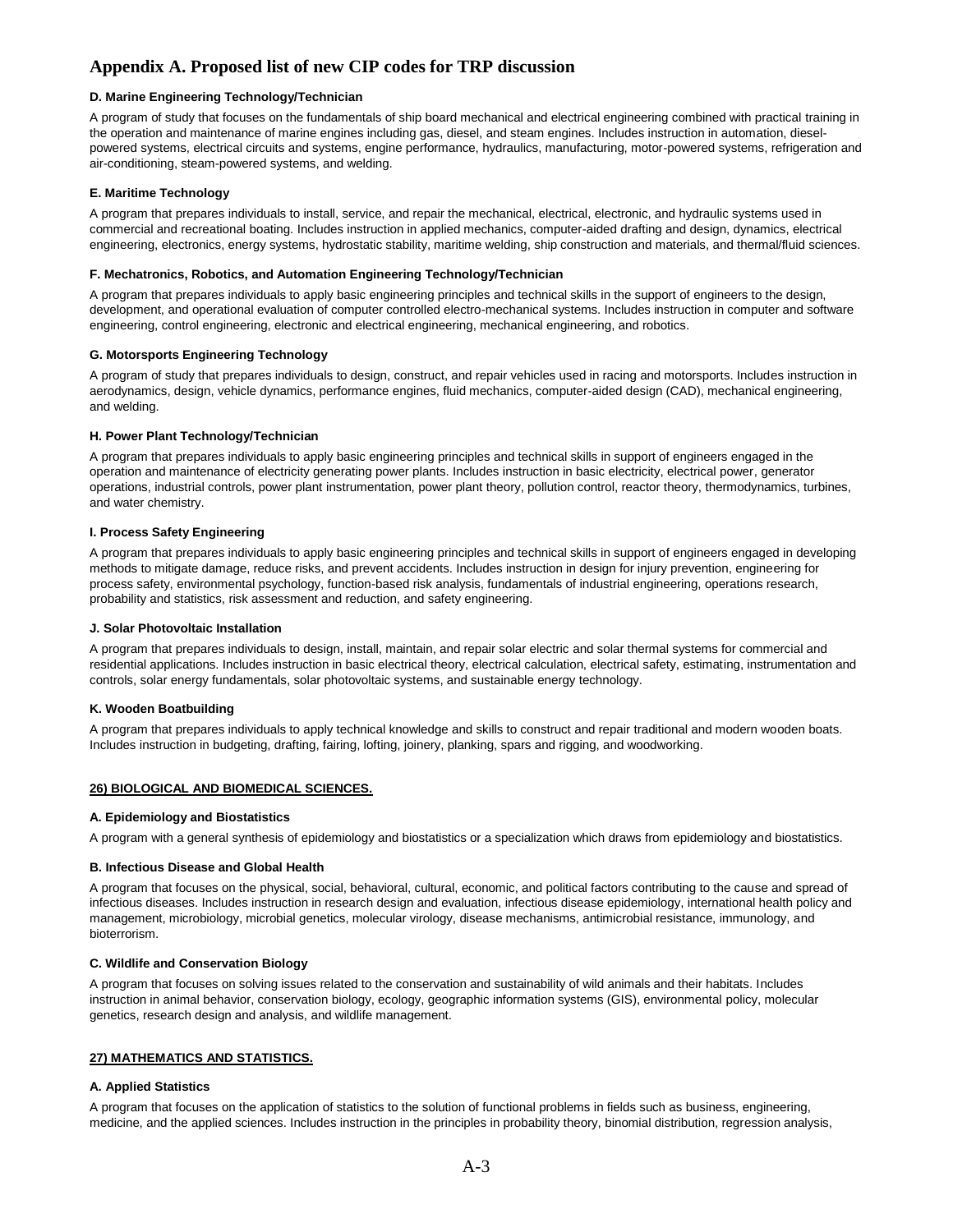standard deviation, stochastic processes, Monte Carlo method, Bayesian statistics, non-parametric statistics, sampling theory, and statistical techniques.

## **29) MILITARY TECHNOLOGIES AND APPLIED SCIENCES.**

#### **A. Military Technology and Applied Sciences Management**

A program that focuses on applied military science, military operations, intelligence gathering, military technology, and national security. Includes instruction in computer science, engineering, ethics, field training, leadership, military strategy, logistics, management skills, and politics.

#### **30) MULTI/INTERDISCIPLINARY STUDIES.**

#### **A. Anthrozoology**

A program of study that combines anthropology and zoology in order to examine the relationship between animals and humans. Includes instruction in animal behavior and communication, animal welfare, animal conservation, animal training, animal-assisted therapy techniques, biology, ethics, and education.

#### **B. Climate Science**

A program that focuses on the scientific study of the climate system of the earth with emphasis on the physical, dynamical, and chemical interactions of the atmosphere, ocean, land, ice, and the terrestrial and marine biospheres. Includes instruction in biology, chemistry, climate analysis, climate change adaptation/mitigation, climate policy, ecology, energy development, environmental impacts, marine chemistry, meteorology, and oceanography.

#### **C. Data Analytics**

A program that prepares individuals to apply data science to generate insights from data. Includes instruction in machine learning, probability and stochastic models, computer programming, strategy, computer databases, and visual analytics.

#### **D. Data Science**

A program that focuses on the analysis of large scale data sources from the interdisciplinary perspectives of computer science, mathematics, and statistics. Includes instruction in data mining, information retrieval, visual analytics, social media trend spotting, humancomputer interaction, information policy, quantitative analysis, computer programming, statistics, data management, computer algorithms, and mathematical modeling.

#### **E. Design Studies Design for Human Health**

A program that focuses on the impact of design and architecture on the health of individuals and larger populations, and how to create settings that promote health, healing, and well-being. Includes instruction in architecture, interior design, human health services, communication studies, medical and clinical innovations, behavioral and engineering sciences, hospitals and health systems, and environmental conditions that influence health outcomes.

#### **F. Earth Systems Science**

A program that focuses on the interaction of the Earth's oceanographic, atmospheric, and terrestrial systems. Includes instruction in biogeochemistry, climate dynamics, geographical information science (GIS), geophysics, hydrology, landscape ecology, meteorology, and satellite remote sensing analysis.

#### **G. Economics and Computer Science**

A program of study that focuses on the theoretical and practical connections between computer science and economics. Includes instruction in data analysis, database design, data mining, computer algorithms, economics, econometrics, computer programing, mathematics, and statistics.

#### **H. Economics and Mathematics**

A program that focuses on applying mathematical methods to the development of economic theory, models, and quantitative analysis. Includes instruction in applied mathematics and statistics, calculus, econometrics, economic history, linear algebra, operations research, probability, and mathematical statistics.

#### **I. Linguistics and Computer Science**

A program that focuses on the relationship between computer and human language and computational techniques applied to natural language. Includes instruction in the computer programming, human languages, linguistic analysis, logic, natural language processing, semantics, machine learning, psycholinguist, software engineering, and syntax.

#### **J. Mathematical Economics**

A program that focuses on the application of mathematical methods to the development of economic theory, models, and quantitative analysis. Includes instruction in analysis, applied business economics, calculus, econometrics, linear algebra, microeconomic theory, probability, and statistical methods.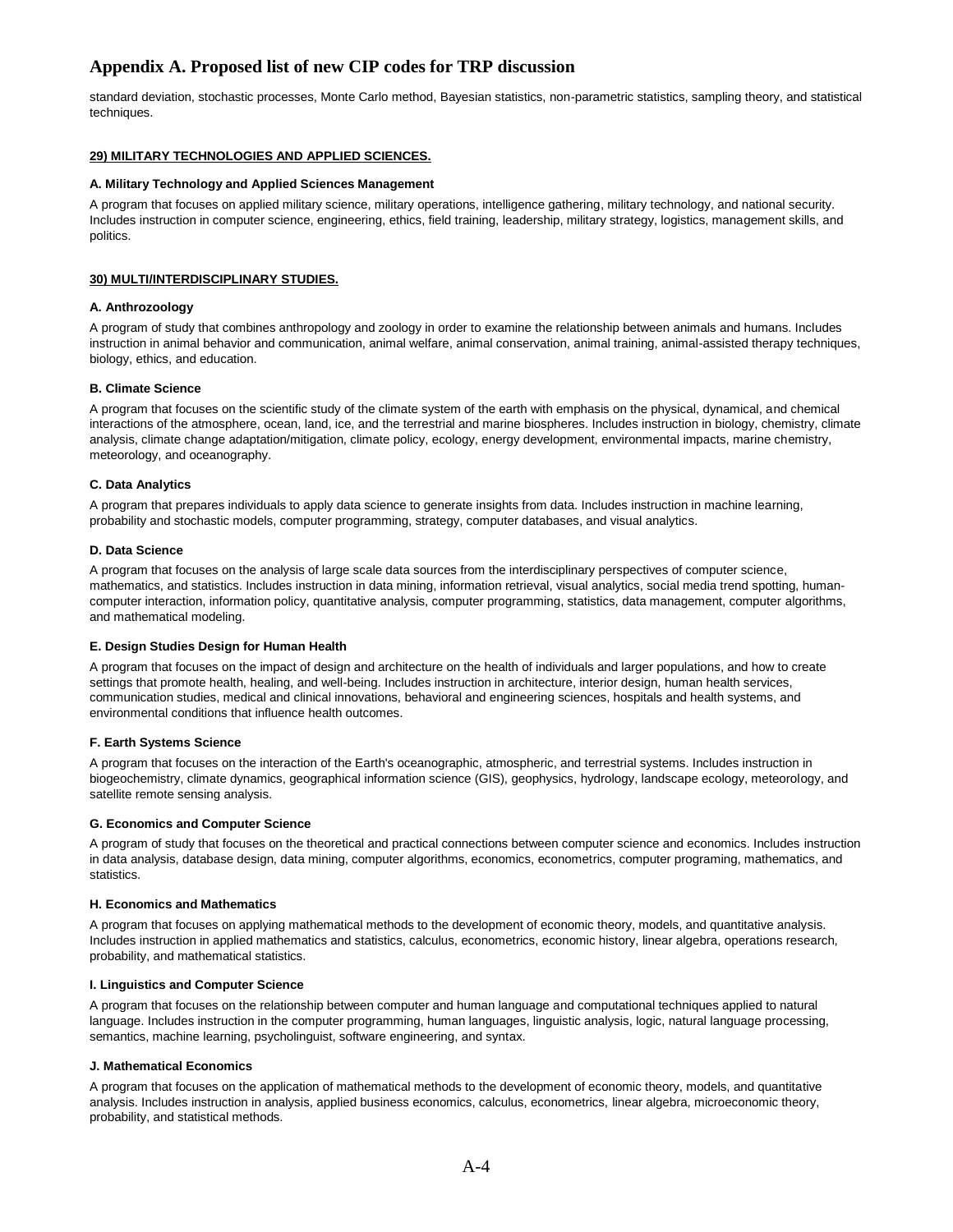### **K. Mathematics and Atmospheric/Oceanic Sciences**

A program that focuses on the application of mathematics to atmospheric and oceanic problems. Includes instruction in chemistry, physics, atmospheric/ocean dynamics, climatology, weather simulation, climate modeling, mathematics, oceanography, and atmospheric science.

#### **L. Science and Technology**

A program that prepares individuals to develop science, technical, and business skills required for management in technology-based industries, government agencies, and non-profit organizations. Includes instruction in applied math, calculus, computer applications, computer programming, general physics, innovation and emerging technologies, and physics.

### **40) PHYSICAL SCIENCES.**

#### **A. Environmental Geosciences**

A program that focuses on the scientific study of the environmental implications of geological process and human activities on Earth. Includes instruction in environmental/natural resource management, geographic information systems (GIS), geology, hydrology, regulatory agency compliance, hazard identification and mitigation, environmental law, environmental policy, sustainability studies.

#### **B. Geobiology**

A program that focuses on the scientific study of how living things interact with geological systems. Includes instruction in evolution of Earth systems, geochemistry, geology, geomicrobiology, marine chemistry, paleobiology, paleoecology, paleontology, and petrology.

#### **C. Physics and Astronomy**

A program that focuses on the scientific study of the theories that explain the fundamental structure of our world and the universe and which draws from physics and astronomy. Includes instruction in astronomy, calculus, cosmology, differential equations, electricity, magnetism, data analysis, physics, quantum mechanics, space science, spectroscopy, and thermal physics.

#### **51) HEALTH PROFESSIONS AND RELATED PROGRAMS.**

#### **A. Cancer Data Management**

A program that prepares individuals to find, interpret, and record demographic and medical information on individuals with cancer for healthcare agencies and cancer registries. Includes instruction in medical terminology, anatomy, physiology, pathophysiology, pharmacology, statistics, epidemiology, cancer registry organization and operations, data management, fundamentals of oncology coding and staging, ethics, and quality management.

#### **B. Christian Counseling**

A program of study that prepares individuals to apply Christian faith components to the diagnosis and treatment of behavioral issues in individuals, couples, families, and groups. Includes instruction in assessment and diagnosis, biblical foundations for counseling, counseling theories, human growth and development, marriage and family therapy, psychopathology, and research and evaluation.

#### **C. Clinical Leadership and Management for Healthcare Professionals**

A program that prepares clinical healthcare professionals to become leaders within the healthcare industry. Includes instruction in electronic health records, epidemiology, biostatistics, financial management in the health sciences, health and medical care delivery systems, health law, health policy and politics, leadership, human resource management, quality and productivity improvement, and evaluation.

#### **D. Clinical and Translational Science**

A program of study that prepares clinicians to direct a broad range of clinical studies, translate scientific knowledge into clinical practice, and bridge clinical science with laboratory investigations. Includes instruction in bioinformatics, Information technology, biostatistics, grant writing, management and analysis of clinical data, clinical and translational research law and policy, responsible conduct of research, and scientific writing.

#### **E. Forensic Nursing**

A program that prepares individuals to apply the law and forensic science to nursing practice and collaborate with other professionals for the care of victims and the prosecution of criminals. Includes instruction in advanced physical assessment, evidence collection and preservation, forensic anthropology, legal testimony, medicolegal investigation, pathophysiology, pathohistology, pharmacology, and violence prevention.

## **F. Health Professions Education**

A program that focuses on education and administration leadership skills for clinical educators across health professions and specialties. Includes instruction in academic leadership, assessment, clinical decision making, curriculum development, ethics, primary care education, program evaluation, research methods, and statistics.

#### **G. Horticulture Therapy**

A program that focuses on plant science and horticulture techniques to achieve measurable physical and mental health outcomes for individuals with physical or mental challenges. Includes instruction in abnormal psychology, adult development and aging, botany, facilities design, horticultural therapy, plant pathology, people-plant relationships, and psychology.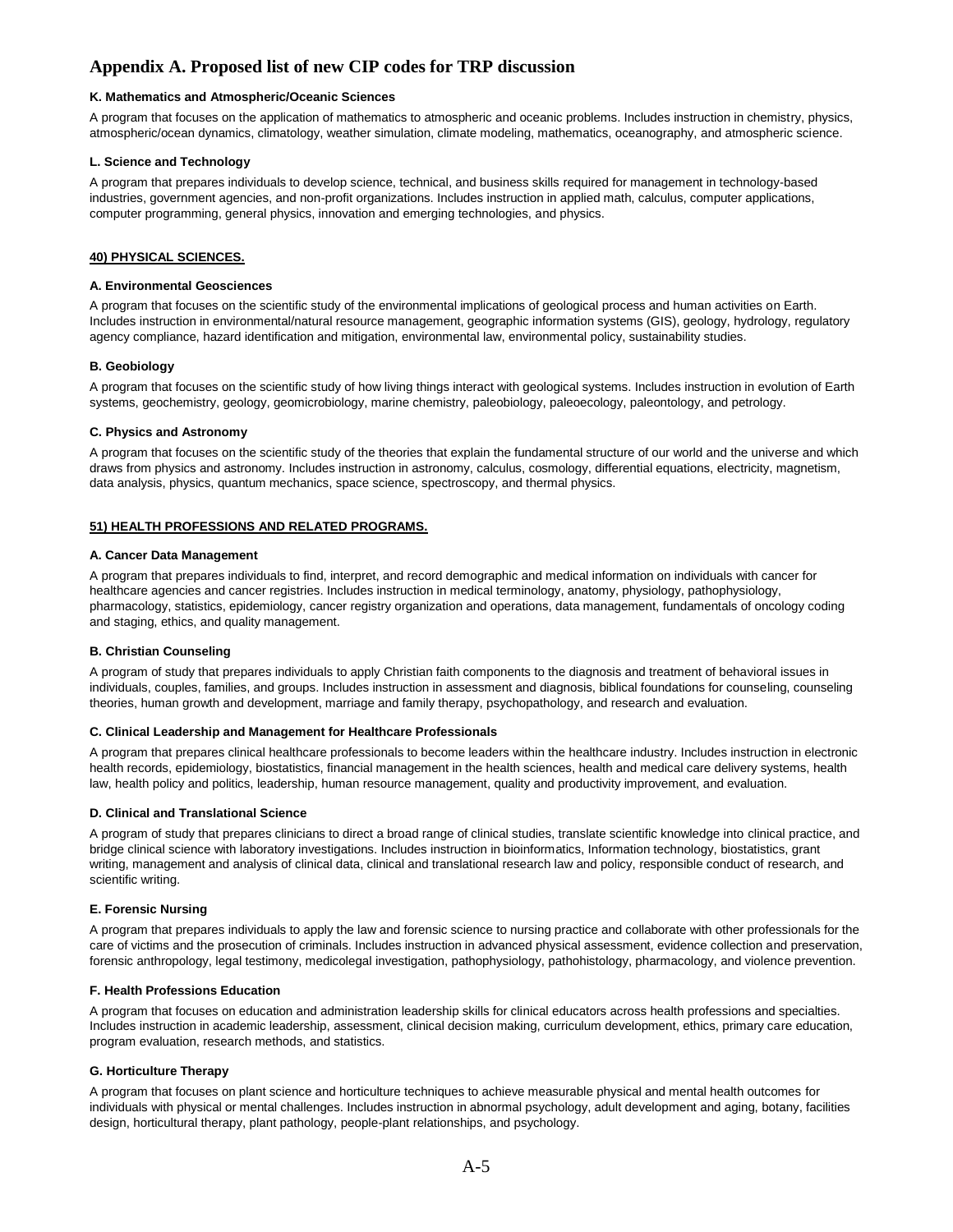## **H. Hospice and Palliative Care**

A program of study that prepares individuals to work with patients in hospice and palliative care and focuses on the physical, psychological, spiritual, and social needs of patients and families affected by advanced illness. Includes instruction in aging, thanatology, pharmacology, complementary and integrative therapies, pathophysiology, and ethics.

## **I. Hyperbaric Medicine Technology/Technician**

A program that prepares individuals, under the supervision of physicians, to operate hyperbaric (recompression) chambers for the treatment of disease. Includes instruction in patient assessment and management, hyperbaric safety, physics of hyperbaric and hypobaric exposures, physiology, hyperbaric chamber operation, and air decompression procedures.

### **J. Infant/Toddler Mental Health**

A program that prepares individuals to provide mental health services to infants, toddlers, and preschoolers and their families. Includes instruction in developmental psychology, cognitive and biological development, social and emotional development, research methods, and ethics.

### **K. Intraoperative Neuromonitoring Technology/Technician**

A program that prepares individuals to become neuromonitoring technicians who analyze, monitor, and record nervous system function to promote the effective treatment of pathological conditions. Includes instruction in EEG technology, EMG technology, anatomy, and neuroanatomy.

## **L. Medical Family Therapy**

A program that prepares individuals to work with patients and their families who are experiencing emotional, physical, relational and spiritual difficulties related to acute and chronic illnesses. Includes instruction in cultural context, ethics, family dynamics, family therapy, gender, human development, marriage counseling, psychopathology research design and methods, sexuality, and systems thinking.

## **M. Medical Humanities**

A program that explores the ethical, historical, literary, philosophical, and religious dimensions of medicine. Includes instruction in art, cultural studies, economics, ethics, history, literature, medical anthropology, philosophy, religion and spiritual thought, science and technology, visual art, and writing.

## **N. Orthopedic Technology/Technician**

A program that prepares individuals, under the supervision of a physician, to cast, splint, and brace orthopedic injuries. Includes instruction in patient assessment; casting, splinting, and orthopedic appliances; radiographic interpretation; traction; and wound care.

#### **O. Pain Medicine**

A post-residency program of study that prepares physicians in the diagnosis, management and, treatment of acute and chronic pain. Includes instruction in anesthesiology, pain assessment, pain classification and diagnosis, pain neuroscience, palliative and end-of-life care, physical medicine and rehabilitation, psychiatry of pain, pain pharmacology, public policy, and legal issues of pain management.

### **P. Patient Safety and Healthcare Quality**

A program that focuses on the application of transformative mechanisms and evidence-based protocols to reduce preventable patient harm and improve clinical outcomes. Includes instruction in healthcare quality, patient safety, research methods, program evaluation, epidemiology, legal and regulatory compliance, systems thinking, human factors engineering, and risk management.

#### **Q. Play Therapist**

A program that prepares individuals to be a Registered Play Therapist (RPT) or a School Based-Registered Play Therapist (SB-RPT). Includes instruction in child development, theories of personality, psychotherapy, child and adolescent psychopathology, and ethics.

#### **R. Pre-Art Therapy**

A program that prepares an individual to be an Art Therapist. Includes instruction in abnormal psychology, aging, art history, art teaching, art mediums and techniques, community immersion in art, lifespan development, personality and sociocultural factors, psychotherapy, and studio art including ceramics, drawing, and sculpture.

#### **S. Pre-Physician Assistant**

A program that prepares individuals to apply for an entry-level graduate physician assistant program. Includes instruction in anatomy, biology, biochemistry, organic chemistry, microbiology physics, physiology, and psychology.

#### **T. Psychiatric Rehabilitation and Psychology**

A program that prepares individuals to assist clients with mental illness and psychiatric disabilities to achieve success and satisfaction in their living, learning, working, and social environments. Includes instruction in sociology, psychosocial rehabilitation, interviewing and counseling, group dynamics, psychopharmacology, workplace psychology, forensic psychology, and behavior modification.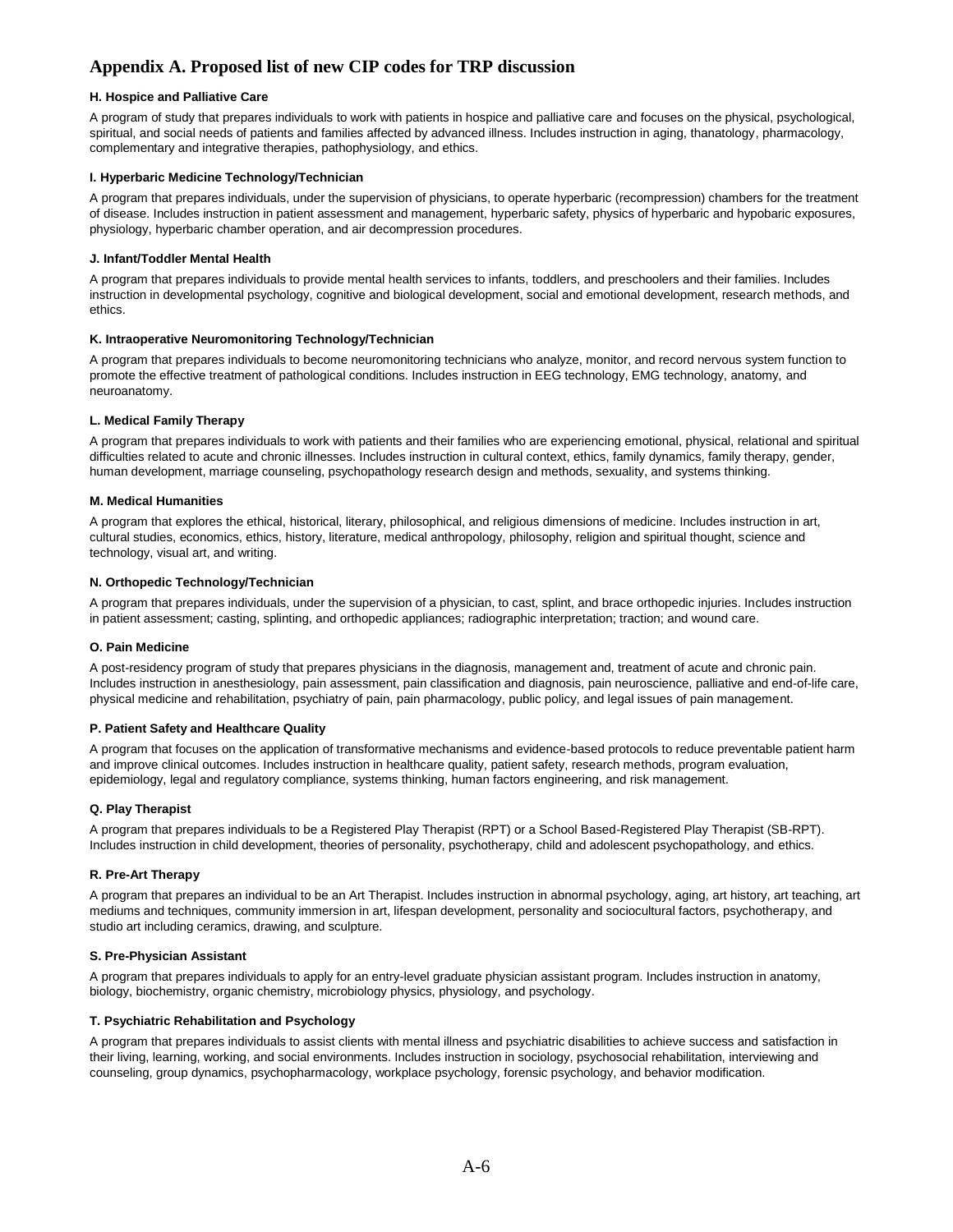## **U. Public Health Genetics**

A program that prepares individuals to respond to the complex social, legal, ethical, and public health policy implications generated by genetic research. Includes instruction in biochemical genetics of complex diseases, bioethics, chromosomes and human disease, genetic counseling, genetic epidemiology, gene mapping, human population genetics, and the molecular basis of human inherited disease.

## **V. Rehabilitation, General**

A program that prepares individuals to work with people who have learning disabilities, mental illness, and physical disabilities in a clinical, educational, or institutional setting. Includes instruction in abnormal psychology, assistive technology, case management, counseling techniques, cultural diversity, disability assessment and measurement, ethics, psychological and physiological aspects of disability, rehabilitation services, rehabilitation science, and vocational counseling.

## **W. Temporomandibular Disorders and Orofacial Pain**

A program that focuses on the evaluation, diagnosis, and treatment of a wide variety of temporomandibular disorders (TMD) and orofacial pain disorders as well as the treatment of sleep apnea and snoring with intraoral appliances. Includes instruction in head and neck anatomy, physical diagnosis and evaluation, orofacial pain, neurobiology of pain and analgesia, and diagnostic radiography.

## **X. Trauma Counseling**

A program that focuses on understanding elements of traumatic exposure, trauma-sensitive care, and crisis intervention. Includes instruction in disaster response, grief and loss counseling, crisis intervention and management, trauma counseling, neurobiology of trauma, PTSD and combat-related trauma, relational trauma and treatment of trauma-related disorders.

## **Y. Tropical Medicine**

A program that prepares clinicians to prevent and control vector-borne and tropical infectious diseases. Includes instruction in microbiology, parasitology, mycology, virology, vector biology, vaccinology, laboratory diagnosis, travelers' health, epidemiology, and disease management.

## **Group 2: Arts, Humanities and Social Sciences, and Interdisciplinary Studies**

## **05) AREA, ETHNIC, CULTURAL, GENDER, AND GROUP STUDIES.**

#### **A. Ancient Mediterranean Studies**

A program that focuses on the study of ancient civilizations surrounding the Mediterranean Sea, such as Athens, Anatolia, Egypt, Greece, Israel, Mesopotamia, North Africa, and Rome. Includes instruction in ancient languages, ancient history, archaeology, anthropology, Greek and Roman mythology, philosophy, and religion.

#### **B. Appalachian Studies**

A program of study that focuses on the history, sociology, culture, and economics of the Appalachian region of the United States. Includes instruction in contemporary issues in Appalachia, political economy of Appalachia, community-based research, ethnomusicology, and oral and written languages of Appalachia.

#### **C. Arctic Studies**

An interdisciplinary program of study focused on the environment, people, and problems of the Arctic region. Includes instruction in Arctic Studies; Arctic History; Culture, History, and Languages of Indigenous People of the Arctic; Climate Change; Environmental Science; Polar Geography; Russian Studies; and Siberian Studies.

#### **D. Comparative Studies**

A program that focuses on the interdisciplinary and comparative study of the history, literature, sociology, politics, culture, and economics of different groups such as racial, gender, sexual, class, ethnic, geographical, and national. Includes instruction in comparative studies, comparative literature, critical race theory, cultural anthropology, cultural studies, religious studies, science studies, social and cultural theory, urban studies, and visual culture.

#### **E. India/South Asian Studies**

A program that focuses on the history, society, politics, culture, and economics of India, Pakistan, Afghanistan, Bangladesh, Nepal, Bhutan, and Sri Lanka. Includes instruction in South Asian art, architecture, history, ethnography, literature, politics, and religion.

## **09) COMMUNICATION, JOURNALISM, AND RELATED PROGRAMS.**

#### **A. Business Journalism**

A program that focuses on the concepts, skills, and techniques needed to research, report, and write on business issues. Includes instruction in accounting, business administration, business reporting, business statistics, communications and media law, data analysis, economic reporting, financial analysis reporting, journalistic research methods and resources, and journalism skills and techniques.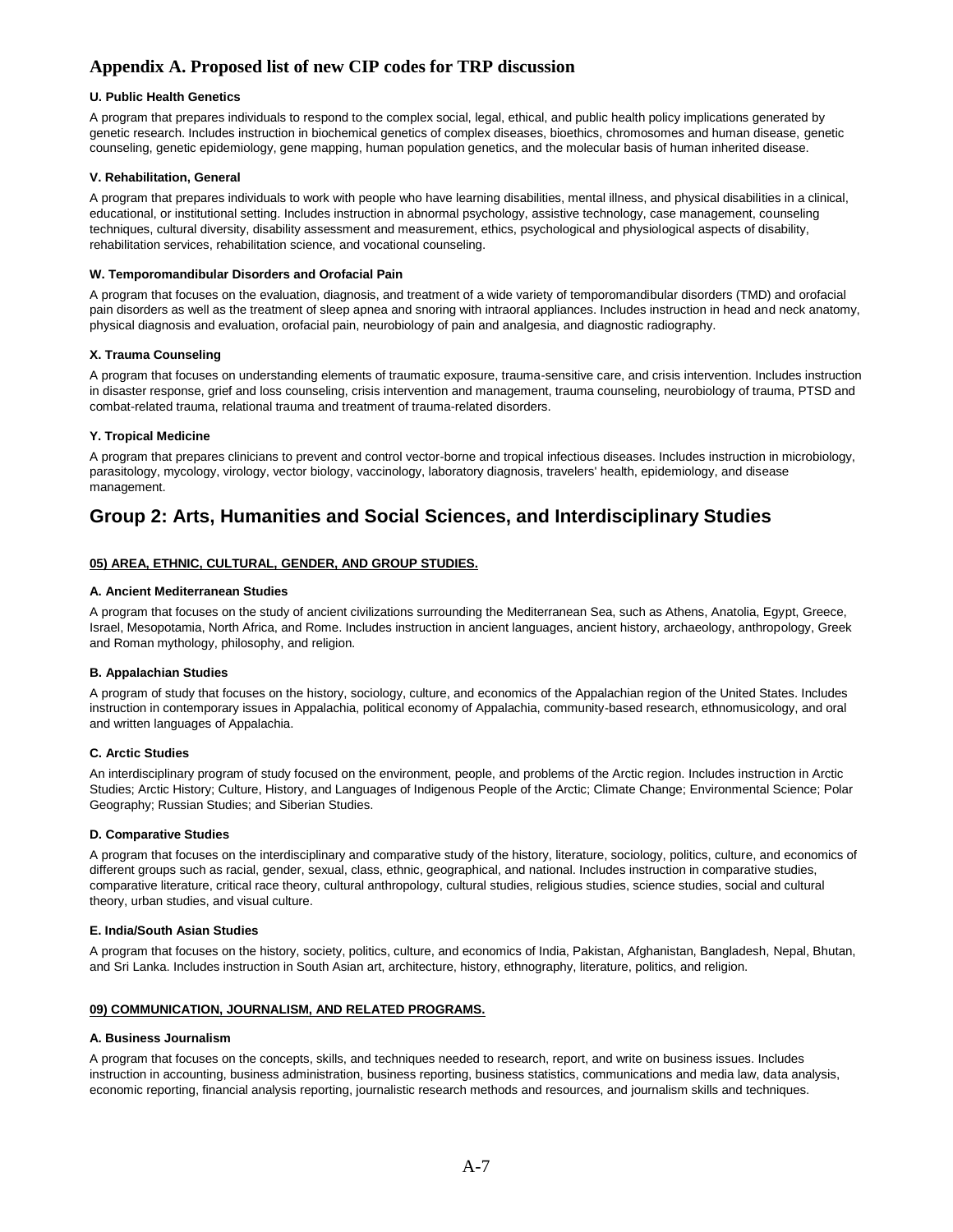## **B. Business and Economic Journalism**

A program of study that prepares students to gather, analyze, and synthesize verbal and visual information to communicate stories related to business and economics across multiple media platforms. Includes instruction in business, business and economic reporting, economics, finance, financial accounting and reporting, and ethics.

## **C. Communication Management**

A program of study that focuses on the skills needed to plan, execute, evaluate, and monitor communication strategies in an organization in order to achieve a desired outcome. Includes instruction in communication management, crisis communication, communication strategies, cross-cultural communication, organizational communication, leadership, and public relations.

### **D. Cultural Reporting and Criticism**

A program of study that prepares individuals to be journalists who critically examine current culture as expressed through the visual arts, design, film, music, radio, television, and written text. Includes instruction in arts criticism, art and entertainment reporting, cultural critique, investigative reporting, newspaper reporting, photojournalism, and writing.

#### **E. Information Communication Technology**

A program that focuses on electronic publishing, information management, multimedia development and systems analysis and design. Includes instruction in computer science, cybersecurity, information networking, information communications technology, and project management.

## **F. Media Productions**

A program that focuses on the use of digital media technology to communicate a message. Includes instruction in communication law, ethics, media direction and production, film, mass communication, radio, television production, storytelling, and video production and editing.

## **G. Science, Health, and Environmental Reporting**

A program that focuses on reporting on science, health, and environmental policy disputes; investigating environmental problems and their causes; and public relations. Includes instruction in communication law, health reporting skills, interactive journalism, integrated marketing communication, journalism methods, media ethics, persuasion and political communication, science, health and the environment, social marketing, and video journalism.

#### **H. Strategic Communications**

A program that focuses on the critical thinking, analysis, and practical skills essential to developing and implementing communication strategies that advance organizations goals and missions. Includes instruction in communications law, digital and traditional marketing strategies, media relations, social media strategies, strategic communication, traditional and emerging media, and writing for the media.

## **13) EDUCATION.**

#### **A. Communication Arts/Literature Teacher Education**

A program of study that prepares individuals to teach oral expression, literature, and writing to secondary students. Includes instruction in interpersonal communication, intercultural communication, language learning, listening instructional techniques, public speaking, reading instructional techniques, writing instructional techniques, and practical teaching experience.

#### **B. Community College Leadership**

A program that focuses on the principles and practice of administration in two-year colleges and which may prepare individuals to function as administrators in such settings. Includes instruction in higher education economics and finance; policy and planning studies; curriculum; faculty and labor relations; higher education law; college student services; research on higher education; institutional research; marketing and promotion; and issues of evaluation, accountability, and philosophy.

#### **C. Education Entrepreneurship**

A program that prepares individuals to create, fund, and manage innovations in education. Includes instruction in philanthropy, business modeling, design of learning environments, economics of education, entrepreneurship, evaluation, finance, human-centered design, investing, resource management, project management, and marketing.

#### **D. Effective Teaching**

A program that prepares new or experienced teachers to create effective, engaging, and responsive learning environments by combining current pedagogy, theory, and practice with advanced instructional design methods. Includes instruction in continuous quality improvement, becoming a reflective practitioner, leadership, instructional design, effective teaching and learning, pedagogy, and curriculum design.

## **E. Innovation and Entrepreneurship Education**

A program that prepares individuals to teach innovation and entrepreneurship at various educational levels. Includes instruction in business development, finance, idea generation, investing, logistics, management, and marketing.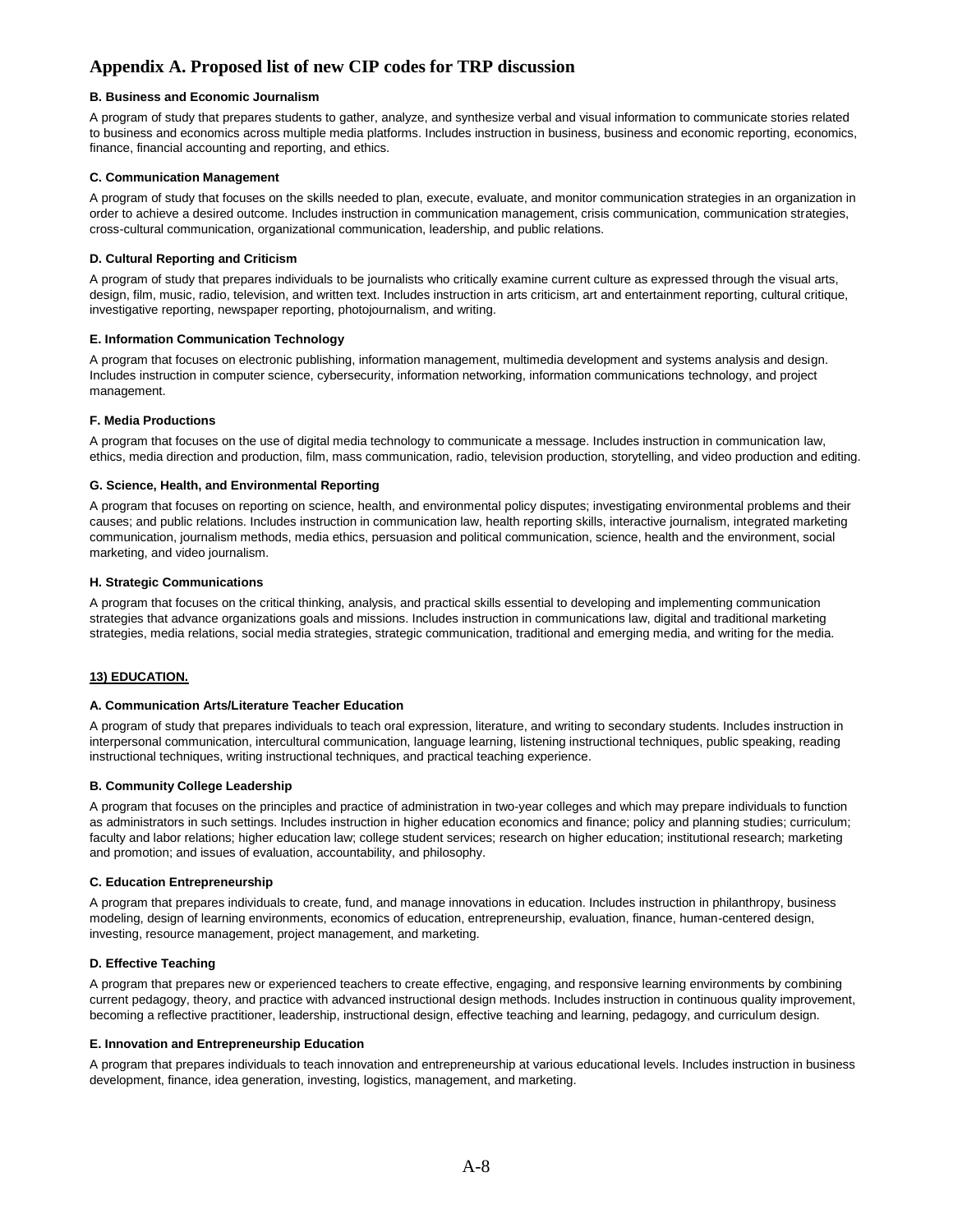## **F. Institutional Research**

A program of study that focuses on the skills and knowledge used in higher education administration, assessment, decision-making, planning, and reporting. Includes instruction in data analysis, data driven decision-making, data mining, higher education administration and organization, research methods, and statistics.

## **G. International School Leadership**

A program that focuses on the principles and practice of administration in international schools, the study of international education as an object of applied research, and which may prepare individuals to function as administrators in such settings. Includes instruction in culture in the classroom, educational leadership, globalization, instructional design and technology, international research methods, evaluation, and education policy.

## **H. International Teaching and Learning**

A program that prepares individuals to serve in schools that are implementing or proposing to implement the International Baccalaureate curriculum. Includes instruction in culturally-responsive classroom, cross-cultural awareness, foundations of international education, human learning, human development, international teaching and learning, and pedagogy.

#### **I. Nutrition Education**

A program that focuses on the science of nutrition and the educational strategies necessary to impact behavior change at the individual, community, and population level. Includes instruction in biochemistry, diabetes prevention, dietary patterns, food science, genetics, nutrition for the prevention and management of disease, sports nutrition, and wellness programming.

#### **J. Online Educator/Online Teaching**

A program that prepares individuals to teach students at various grade levels through online or hybrid instructional technologies. Includes instruction in andragogy, pedagogy, assessment, instructional design and technology, and learning science.

#### **K. School Business Management**

A program that prepares individuals to manage non-teaching activities at a school. Includes instruction in financial management, contract negotiation, financial reporting, fundraising, human resources, and strategic planning.

## **L. Science, Technology, Engineering, and Math (STEM) Education**

A program that prepares individuals to connect education practices with scientific, engineering, and mathematical principles for PreK-12 students. Includes instruction in critical thinking, curriculum and instruction, history of STEM education, integrating STEM across curricula, learning sciences and technology, STEM education methods, and teacher leadership in STEM education.

#### **M. Special Education Collaborative Teacher/Teaching**

A program that prepares individuals to be advanced teachers serving students at all levels with behavioral, physical, or multiple disabilities. Includes instruction in assessment, assistive/educational technology, augmentative and alternative communication, autism spectrum disorders, behavior management, collaborative consultation, collaborative reading and math methods, communication skills for exceptional learners, diagnosis, and responsive teaching.

#### **N. University and College Teaching**

A program that prepares individuals to teach at a post-secondary institution. Includes instruction in andragogy, assessment, classroom motivation, instructional design and technology, learner centered teaching, learning science, syllabus construction, and teaching critical thinking.

#### **16) FOREIGN LANGUAGES, LITERATURES, AND LINGUISTICS.**

#### **A. Armenian Language and Literature**

A program that focuses on the Armenian language and literature in pre-modern and modern variants. Includes instruction in philology, ancient and medieval Armenian literature, Armenian mythology, Armenian history and culture, Armenian art, and contemporary social issues in Armenia.

#### **23) ENGLISH LANGUAGE AND LITERATURE/LETTERS.**

## **A. English as a Second/Foreign Language**

A program that focuses on the theoretical and practical understanding of second language acquisition and methods for teaching English to English language learners. Includes instruction in anthropology, cognitive science, communications, education, foreign language, psychology, second language acquisition, and theories of language learning.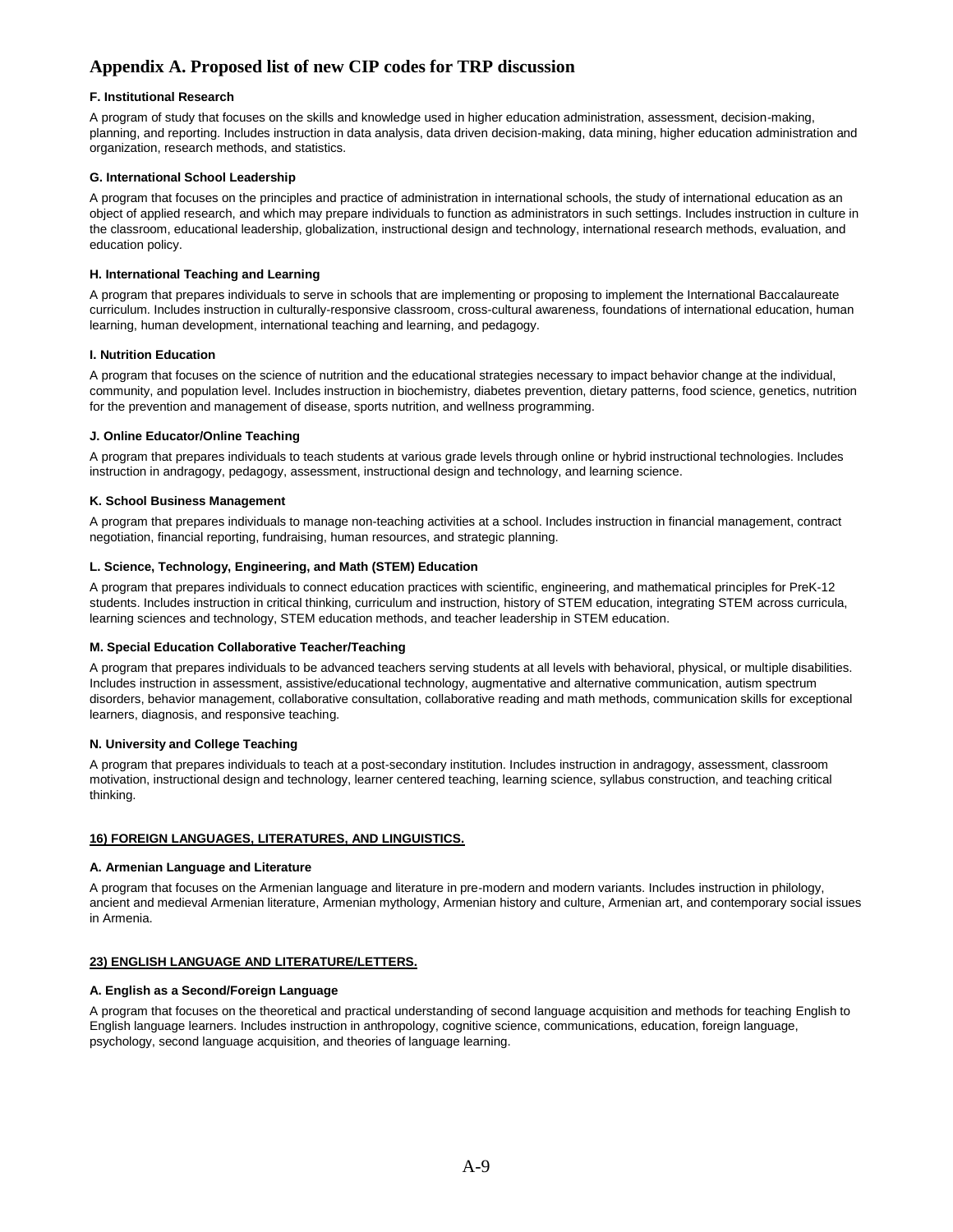## **30) MULTI/INTERDISCIPLINARY STUDIES.**

## **A. Cinema and Media Studies**

A program that focuses the historical, cultural, social, political, and aesthetic aspects of film, electronic, and digital media production and exhibition. Includes instruction in cinematic communication; film and media theory; film and cinema; race, class, and gender in American film; and criticism and theory.

### **B. Cultural Studies and Comparative Literature**

A program with a general synthesis of cultural studies and comparative literature or a specialization which draws from cultural studies and comparative literature.

## **C. Early Childhood and Family Studies**

A program of study that focuses on the development and learning of children from birth to six years old within the context of the family. Includes instruction in child abuse and neglect, child and infant growth and development, early childhood education, early childhood language and literacy, early childhood math and science, early childhood special education, family literacy, family sociology, family and marriage relations, assessment and measurement, psychology, and psychopathology.

#### **D. Foreign Language and International Economics**

A program with a general synthesis of economics and the language and literature of a particular country or region or a specialization which draws from economics and the language and literature of a particular country or region.

## **X. Geoarcheaology**

A program that focuses on the application of analytical techniques, concepts, and field methods from the earth sciences to solve archaeological questions related to human settlement, artifacts, site taphonomy, and paleoenvironments. Includes instruction in anthropology, ancient civilizations, archeology, geology, paleoclimatic reconstruction, sedimentology, and site taphonomic research. [*NOTE: This program is labeled with X due to its original misplacement in the printed meeting materials. It is placed in the correct group here.*]

## **E. Globalization Studies**

A program of study that focuses on issues that cross national boundaries and have cultural, economic, and social consequences. Includes instruction in conflict studies, global culture, global development, global economy, global politics, geography, international relations, environmental issues, and sustainable development.

### **F. History and French**

A program that focuses on the development of French and Francophone society, culture, and institutions from the origins to the present. Includes instruction in French language and literature, historiography, historical research methods, and applications to the study of specific themes, issues, periods, and institutions.

#### **G. History and Literature**

A program that focuses on the study in literature in its historical context. Includes instruction in art, drama, films, poetry, biography, historical literature, philosophy, and political science.

#### **H. History and Political Science**

A program with a general synthesis of history and political science or a specialization which draws from history and political science.

## **I. Humanitarian Studies**

A program of study that prepares individuals to respond to humanitarian needs in the United States and abroad. Includes instruction in human rights, crisis communication, development economics, humanitarian crisis and response, ethics, politics, and public policy.

#### **J. Linguistics and Anthropology**

A program that focuses on the study of the anthropological, historical, anthropological, and sociological context of language with a particular emphasis on language use and its role in shaping cultural and social diversity. Includes instruction in applied linguistics, data management, field methods, language heritage, socialization, structure, linguistic analysis, linguistic theory, and multilingualism.

#### **K. Philosophy, Politics, and Economics**

A program that focuses on philosophical foundations, political institutions, collective behavior, economic theory, and economic influences. Includes instruction in econometrics, logic, metaphysics, moral responsibility, philosophy of language, philosophy of perception, philosophy through history, reasoning and persuasion, and social epistemology.

#### **L. Preservation Studies**

A program that focuses on historic preservation and the stewardship of cultural heritage and cultural resources. Includes instruction in architectural history and theory, cultural preservation, cultural resources management, historic preservation theories and practices, historical research methods, preservation planning, preservation techniques, and urban history.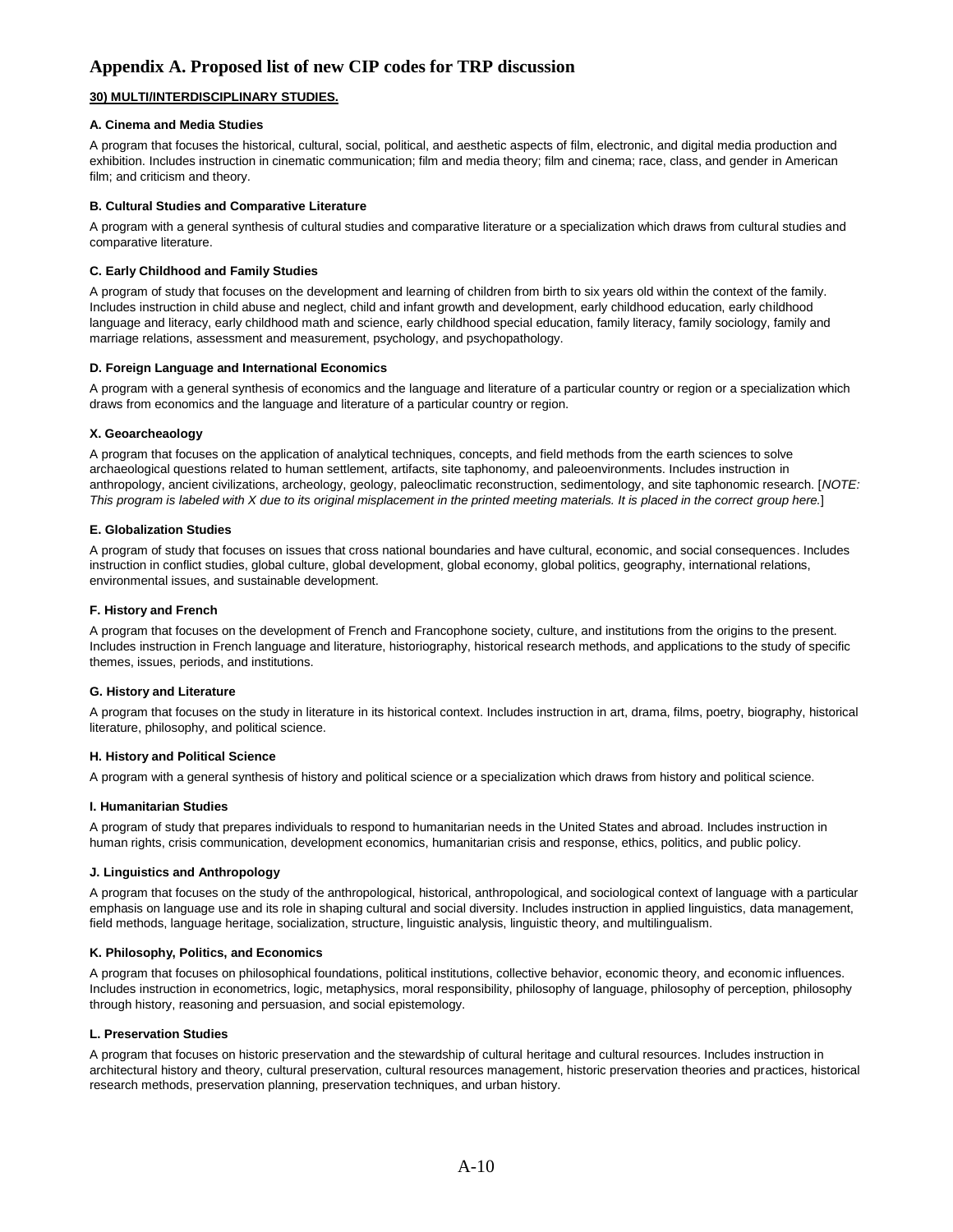## **M. Textual Studies**

A program that focuses on the interconnected histories of digital texts, manuscript, and print for cultural and literary study. Includes instruction in archiving texts, bibliography, book and literary history, cultural studies, codicology, paleography, stemmatology, and textual criticism.

### **38) PHILOSOPHY AND RELIGIOUS STUDIES.**

#### **A. Catholic Studies**

A program that focuses on Catholic thought, culture, and how Catholic tradition informs theology, culture, institutions, and identity. Includes instruction in Biblical Greek, Biblical Hebrew, Catholic bioethics, Catholic social thought, church history, Latin, philosophy, and theology.

### **B. Mormon Studies**

A program that focuses on beliefs, practices, culture, and history of the Church of Jesus Christ of Latter-day Saints (Mormon). Includes instruction in Mormon culture, history, literature, philosophy, sociology, and theology.

## **C. Sacred Theology**

A program that prepares individuals for careers in ministry and qualifies them for advanced theological study. Includes instruction in Biblical Theology, Biblical Greek and Hebrew, Church Law, Ethics, Pastoral Theology, Theological History and Methods, and Spirituality.

## **42) PSYCHOLOGY.**

#### **A. Performance and Sport Psychology**

A program that focuses on the motor, physiological, and psychosocial aspects of sport behavior. Includes instruction in applied sport psychology, clinical mental health counseling, coaching, exercise physiology, ethical performance enhancement; human development, leadership and team building, mind-body practices, neuroscience, and personality and health.

## **B. Somatic Psychology**

A program that focuses on a holistic approach to solving interpersonal issues and psychological problems. Includes instruction in authentic movement, body-mind balance and integration, contact improvisation, dance, Pilates, Tai Chi, relaxation techniques, and Yoga.

#### **C. Transpersonal/Spiritual Psychology**

A program that prepares individuals to pursue spiritual and psychological practices for counseling. Includes instruction in emotional intelligence, expressive movement, healing practices and rituals, human consciousness, movement and meditation, psychosomatic connection, spiritual systems and wellness, transpersonal counseling, and therapeutic trance.

## **45) SOCIAL SCIENCES.**

#### **A. Anthropology and Geography**

A program that focuses on human cultures and their adaptation to physical environments. Includes instruction in archaeology, biogeography, climatology, cultural anthropology, cultural geography, economic development, environmental geography, geomorphology, global environmental change, historical geography, mapping sciences, physical anthropology, political ecology, Quaternary studies, and urban geography.

#### **B. Applied Demography**

A program of study that focuses on the practical application of demographic methods and materials for decision-making in business, education, health, and government. Includes instruction in statistics, research methods, geographic information systems, and demographic methods and techniques.

#### **C. Geography/ Environmental Studies**

A program that focuses on interactions between people and the natural and built environments. Includes instruction in climate science, sustainability, environmental science and policy, research methods, geographic information systems (GIS), human geography, physical geography, remote sensing, and public policy.

#### **D. Survey Research/Methodology**

A program that focuses on survey research design to gather data about behaviors, demographics, opinions, and data analysis to answer complex questions. Includes instruction in analysis of survey data, cross-cultural and multi-population survey methodology, data collection methods, modes of survey analysis, quantitative analysis, questionnaire design, research design, sampling, survey error, and structural equation modeling.

#### **E. Transportation and Infrastructure Planning/Studies**

A program that focuses on the theory, policy, law, and practices required to operate and supply transportation facilities and services. Includes instruction in transportation engineering, control systems, environmental planning, project management, public policy, transportation economics, geographic information systems (GIS), transportation operations, and logistics.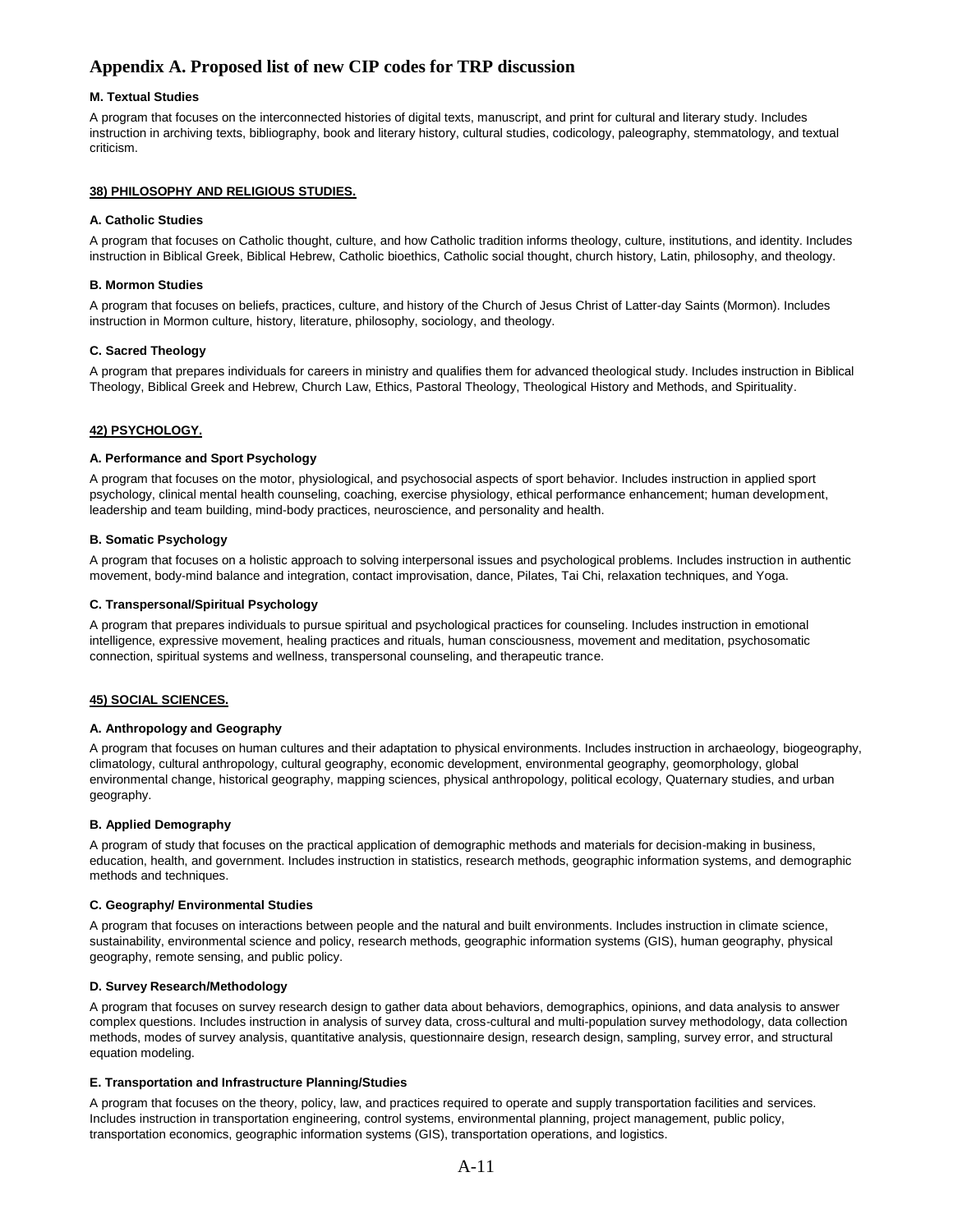## **F. Urban and Regional Studies**

A program that focuses on human-environment interaction and land development. Includes instruction in architecture, cultural and economic change, economic analysis, law, physical and human geography, political science, public policy, transportation, and urban development and planning.

## **50) VISUAL AND PERFORMING ARTS.**

### **A. Metal Arts**

A program that focuses on the development of individual artistic expression and technical skills necessary for fabricating refined metal works. Includes instruction in aesthetics, anodizing, art history, casting, electroforming, enameling, jewelry design, metalsmithing, sculpture, two and three-dimensional design, wax carving and welding.

### **B. Sound Arts**

A program that focuses on sound as a form of cultural expression, and its relationship to other disciplines such as computer programming, performance, and video. Includes instruction in acoustics; arranging, composing, and editing music; music theory; musicology; orchestration and scoring; and sound design.

## **C. Theater and Dance**

A cross-disciplinary program that focuses on integrating the studies dance of theater arts to provide perspectives in all facets of production, performance and critical engagement. Includes instruction in acting, aesthetics, choreography, costume design, criticism, dance, improvisation, music analysis, play writing, theater performance history, scene design, stage lighting, and technical theater.

# **Group 3: Career Preparation, Vocational Training, and Personal Growth and Enrichment**

## **04) ARCHITECTURE AND RELATED SERVICES.**

### **A. Advanced Architectural Design**

A program of study for existing architects and related professions that focuses on theoretical and practical issues in architecture and integrates digital technologies into architectural design, fabrication and construction. Includes instruction in architectural history and urban theory, 3-D digital technologies, construction, design and fabrication methods, and sustainable practices in architecture.

#### **B. Architectural Conservation**

A program that focuses on the preservation of historical buildings, districts and landscapes. Includes instruction in architectural history, building conservation, cultural resource management, historical documentation and preservation, and material conservation.

#### **C. Architectural Design**

A program of study for existing architects and related professions that focuses on theoretical and practical issues in architecture and integrates digital technologies into architectural design, fabrication and construction. Includes instruction in architectural history and urban theory, 3-D digital technologies, construction, design and fabrication methods, and sustainable practices in architecture.

#### **D. Architectural Studies**

A program of study that is a precursor to an advanced degree in architecture. Includes instruction in architectural design, architectural graphics, architectural history, architectural technology, architectural theory and criticism, building technology, calculus, design studio, human factors, environmental architecture, geometry and trigonometry, physics, and technical drawing.

#### **E. Healthcare Design and Innovation**

A program that focuses on the design and performance of healthcare environments to optimize healing. Includes instruction in interior design, architecture, healing sciences, healthcare environments, human centered design, and healthcare delivery.

#### **F. Sustainable Design**

A program that focuses on the application of biological, physical, social science in the design of sustainable cities and metropolitan regions. Includes instruction community revitalization, community economic development; construction technology, design innovation, environmental economics, ethics, justice and politics, sustainable materials, sustainability theory, structural materials, and urbanism.

#### **12) PERSONAL AND CULINARY SERVICES.**

#### **A. Casino Dealing**

A program of study that prepares individuals to apply technical skills and knowledge to become a table games dealer in a casino or other recreational setting. Includes instruction in dealing techniques for Baccarat, Blackjack, Carnival Games, Craps, Poker, and Roulette.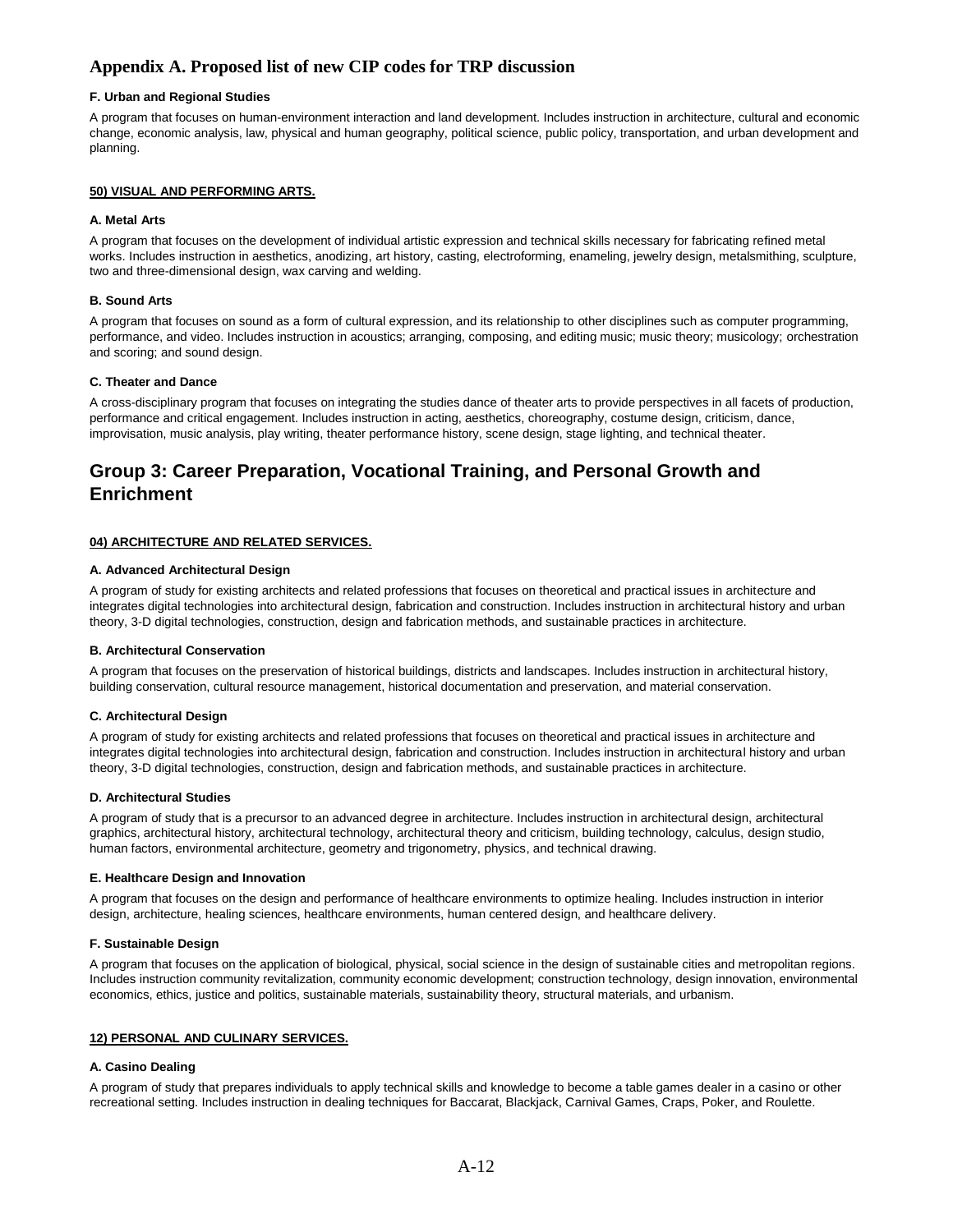## **19) FAMILY AND CONSUMER SCIENCES/HUMAN SCIENCES.**

#### **A. Adolescent Development**

A program of study that focuses on the physical and mental development of youth from the onset of puberty to complete growth and maturity (ages 13-21). Includes instruction in social, cognitive, and physical development, lifespan development, family systems, biology, education, psychology, and sociology.

#### **B. Human Service Studies**

A program that prepares individuals to serve in a variety of social service occupations, including client services, community development and advocacy, and leadership across human services agencies. Includes instruction in ethics, family studies, group dynamics, psychology, public administration, sociology, and social services helping process.

#### **C. Parent Education**

A program that prepares individuals to plan, coordinate, and teach parent education programs and services that address the cultural, emotional, intellectual, physical and social needs of children and parents. Includes instruction in child development, cultural diversity in schools, child behavior, family development, family-community partnerships, family dynamics, interpersonal relationships, parent-child relationship and social services.

#### **D. Substance Abuse / Addiction Studies**

A program that prepares individuals to recognize and treat individuals in the areas of chemical dependency and addiction. Includes instruction in behavior modification, case management, co-occurring disorders, developmental psychology, family and substance abuse counseling, intervention strategies, life skills, mental illness and addiction, physiology, and sexual issues in addiction.

#### **22) LEGAL PROFESSIONS AND STUDIES.**

#### **A. Agriculture Law**

An advanced, professional study of the law, policies, and regulations for lawyers and non-legal professionals in food and agriculture.

#### **B. Arts and Entertainment Law**

An advanced, professional study of the law, policies, and regulations affecting the sports, fashion, entertainment, arts, or media industries.

#### **C. Compliance Law**

An advanced, professional study of the law, policies, and regulations for lawyers and non-legal professionals in corporate compliance, ethics, internal monitoring, regulatory affairs, and related areas.

#### **D. Corporate Compliance**

A program of study that prepares individuals to understand the corporate regulatory environment and to ensure compliance with regulations and laws. Includes instruction in corporate compliance, ethics, internal monitoring, and regulatory affairs.

#### **E. Court Interpreter**

A program of study that prepares individuals to provide accurate translation and interpretation between English and a foreign language for parties involved in a legal proceeding. Includes instruction in courtroom standards and procedures, court interpreting, legal terminology, consecutive interpretation, simultaneous interpretation, and sight translation.

#### **F. Criminal Law and Procedure**

An advanced, professional study of the law, policies, and regulations affecting criminal law and procedure.

#### **G. Family/Child/Elder Law**

An advanced, professional study of the law, policies, and regulations affecting domestic relations across the lifespan.

#### **H. Human Resources Law**

An advanced, professional study of the law, policies and regulations affecting human resources. Includes instruction in anti-discrimination, arbitration, collective bargaining relationships, mediation, regulation of employee benefits, and workplace health and safety.

#### **I. Juridical Science**

An advanced, professional study of the law, policies, and regulations which prepares individuals to make an original and substantive contribution to legal scholarship with respect to a specific topic, problem, or area of law.

#### **J. Juris Master (J.M.) Degree**

An advance degree that prepares non-lawyers in legal doctrine and analysis, emphasizes the broader social context of the law and contextualizes important legal, business and regulatory issues. Includes instruction in the American legal system, contracts law, constitutional law, legal writing, legal research, property law, and tort law.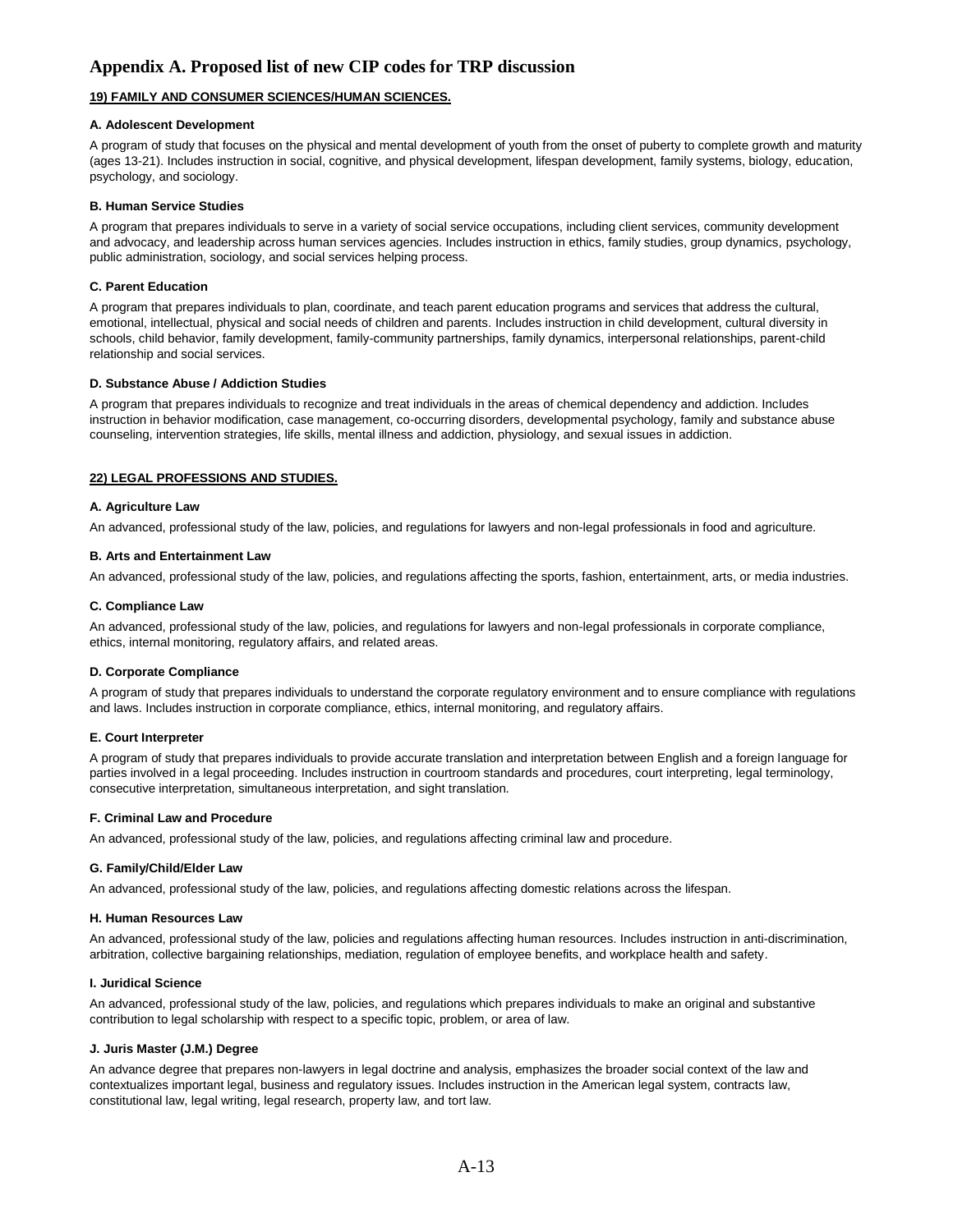#### **K. Law and Entrepreneurship**

An advanced, professional study of the law, policies, and regulations affecting entrepreneurship and innovation.

### **L. Law and Public Policy**

A program that focuses on law, policy, and regulations on a national or international scale. Includes instruction in administrative law, constitutional law, ethics, policy analysis and public management.

## **M. Legal Advocacy**

A program that focuses on the fundamental principles of trial and appellate advocacy and litigation. Includes instruction in advocacy, alternative sentencing, intervention legal studies, and victim support.

### **N. Patent Law**

An advanced degree that prepares individuals to practice patent prosecution and represent inventors and innovators in the process of obtaining a patent. Includes instruction in intellectual property law, patent and trade secret law, patent drafting, and patent litigation.

## **O. Real Estate and Land Development Law**

An advanced, professional study of the law, policies, and regulations affecting real estate and land development.

#### **P. Transportation Law**

An advanced, professional study of the law, policies, and regulations affecting land, sea, air, and space transportation.

#### **Q. Tribal/Indigenous Law**

An advanced, professional study of the law, policies, and regulations affecting federal Indian law, tribal law and policy, and indigenous peoples' human rights.

## **30) MULTI/INTERDISCIPLINARY STUDIES.**

#### **A. Financial Analytics**

A program that focuses on financial big data modeling from algorithms to cloud-based data-driven financial technologies. Includes instruction in financial analytics, financial data processing and knowledge management, data visualization, effective decision communication, machine learning for finance, statistical inference and dynamic modeling on financial data, and project management.

#### **B. Integrated Design**

A program that focuses on combining the methods of design with the methods of engineering and business. Includes instruction in design, engineering, business, human-centered design, and aesthetics.

#### **C. Rehabilitation and Disability Studies**

A program of study focused on providing individuals with physical, emotional, mental, and developmental disabilities with the skills and services required to obtain employment, live independently, and achieve personal goals. Includes instruction in assistive technology, disability assessment, medical and psychological aspects of disability, principles of social work, rehabilitation case management, rehabilitation counseling, and vocational counseling.

#### **D. Science and Business**

A program that prepares individuals to translate scientific and technological ideas into products and services. Includes instruction in business/scientific communication, finance and accounting, food and drug law, medical devices, pharmaceutical development and discovery, and statistics.

#### **E. Thanatology**

A program of study that focuses on death, dying, and bereavement. Includes instruction in counseling, ethics, grief, palliative and hospice care, philosophy, thanatology, and theology.

## **32) BASIC SKILLS AND DEVELOPMENTAL/REMEDIAL EDUCATION.**

### **A. Accent Reduction/Modification**

A program that focuses on accent modification and effective pronunciation in order to assist individuals in changing their accents/dialects to Standard American English. Includes instruction in changing speech patterns, intonation, phonology, pronunciation, rhythm, semantics, syntax, vocabulary, voice production, and word order.

#### **B. Test and Exam Preparation**

A program that focuses on providing students with general test-taking strategies as well as a review of major concepts in the sciences, mathematics, reading, and vocabulary. Includes instruction in critical thinking, English syntax and grammar, logic, quantitative reasoning skills, test-taking strategies, and verbal reasoning and vocabulary.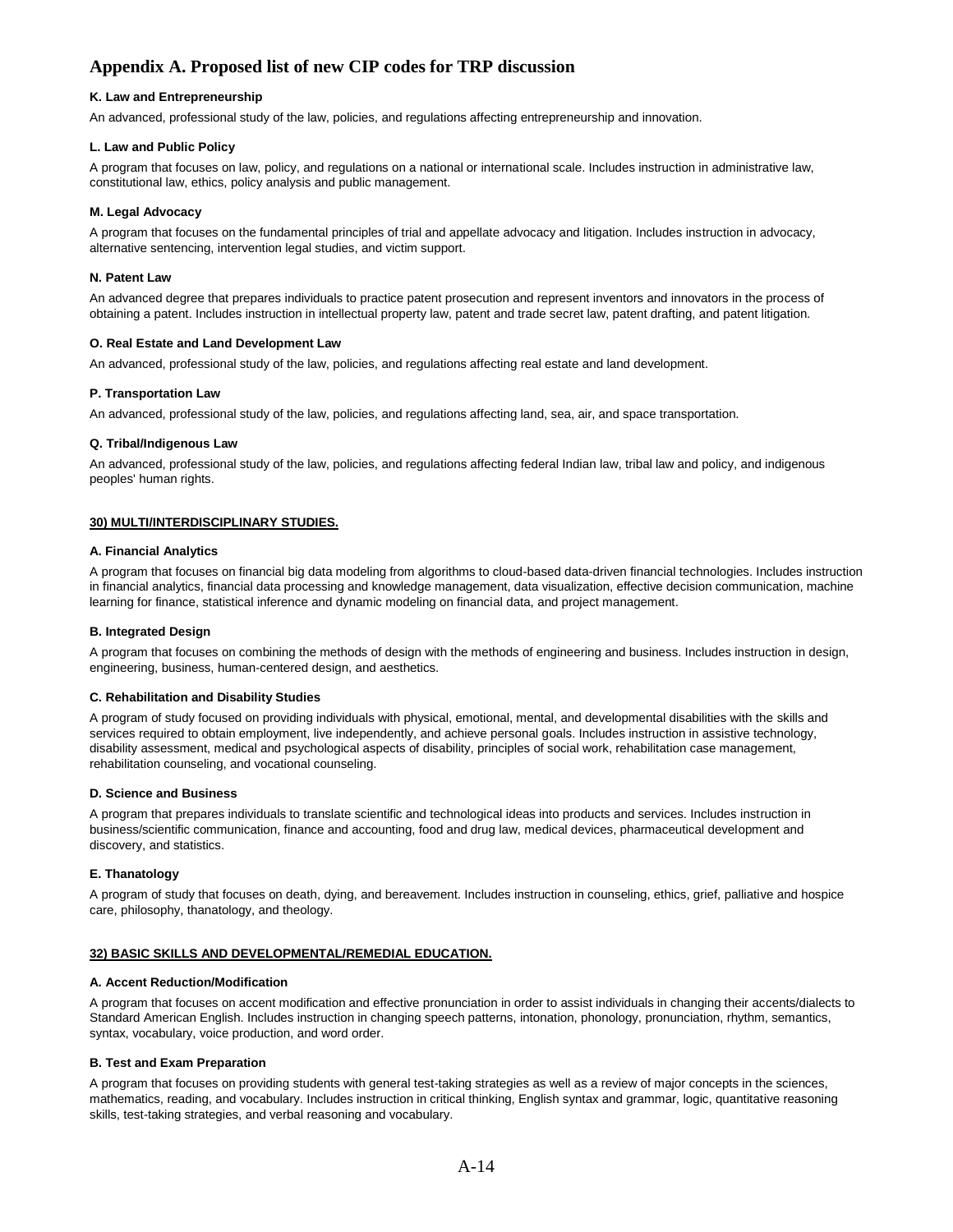## **C. Workforce Training/Development**

A program that focuses on developing and implementing training to support employers, employees, as well as individuals who are underemployed and unemployed. Includes instruction in data analysis, evaluation, instructional design, organizational behavior, adult education and training, and workforce performance improvement.

#### **34) HEALTH-RELATED KNOWLEDGE AND SKILLS.**

### **A. Emergency Preparedness**

A program of study that focuses on the leadership and management skills needed to prepare and respond to critical threats such as natural disasters, hazardous spills, and security threats. Includes instruction in communication, community preparedness, decision-making, disaster management, disaster recovery, disaster preparation, emergency planning and preparation, resource planning, and risk and hazard impact.

#### **B. Meditation/Mind-Body Wellness**

A program that focuses on meditation and mindfulness training, and how these techniques can enhance brain function, regulate emotions, reduce stress, and increase compassion. Includes instruction in alternative medicine, innovative and ancient healing practices, inspired creativity and the arts, meditation, mindfulness, neuroscience, religious belief systems, spiritual psychology, therapeutic movement, and visualization meditation.

## **36) LEISURE AND RECREATIONAL ACTIVITIES.**

#### **A. Beekeeping**

A program that focuses on improving the beekeeping industry, promoting pollination of fruits and vegetables, and bee colony expansion and maintenance. Includes instruction in apiary behavior, apiary equipment and supplies, beekeeping, bee pests and parasites, handling bees, hive set up and care, queen rearing, and seasonal management practices.

#### **B. Firearms Training/Safety**

A program that focuses on the fundamentals of gun operation, shooting techniques, and firearm safety. Includes instruction in ammunition, firearm cleaning, firearms law, firearm operation, and shooting techniques.

#### **C. Floral Design/Arrangement**

A program that focuses on the techniques of floral design based on color palette, theme, season, and flower selection. Includes instruction in botanical terminology, flower handling and identification, foliage and plants, traditional and contemporary floral design, use of seasonal, dry, silk, or exotic plant materials, and retail flower shop operations.

#### **D. Master Gardener/Gardening**

A program that prepares individuals to educate the public on science-based, environmentally-sound practices in sustainable gardening and horticulture. Includes instruction in vegetables, houseplants, composting, flowers, fruits, turf grass, woody plants, plant propagation, pollination, soils, wildlife management, integrated pest management, plant pathology, and entomology.

#### **E. Motorcycle Rider Education**

A program that prepares individuals to ride motorcycles for personal use and qualifies them to sit for a motorcycle license examination. Includes instruction in motorcycle operation, riding skills, safety, and traffic rules.

## **37) PERSONAL AWARENESS AND SELF-IMPROVEMENT.**

#### **A. Driver's Education**

A program that prepares individuals to drive automobiles for personal use and qualifies them to sit for a driver's license examination. Includes instruction in automobile operation, driving skills, safety, and traffic rules.

#### **B. Investing / Wealth Management / Retirement Planning**

A program that prepares individuals to evaluate financial health, establish financial planning strategies, and solve financial problems, based on an individual's short term and long term financial goals. Includes instruction in asset management, estate planning, college savings, investment theory, insurance, real estate, retirement planning, and taxation.

#### **C. Life Coaching**

A program that focuses on assisting individuals in achieving personal goals such as life transitions, relationships, physical well-being, emotional well-being, and career choices. Includes instruction in coaching methodologies, coaching research techniques, group coaching, personal coaching, leadership techniques, and vocational/career development.

#### **D. Self-Defense**

A program that focuses on defensive concepts and techniques against various types of assault. Includes instruction in basic principles of defense, continuum of survival, date rape, defensive mindset, weapons and strategies, offensive and defensive postures recognizing vulnerable locations, risk reduction strategies, and using personal weapons.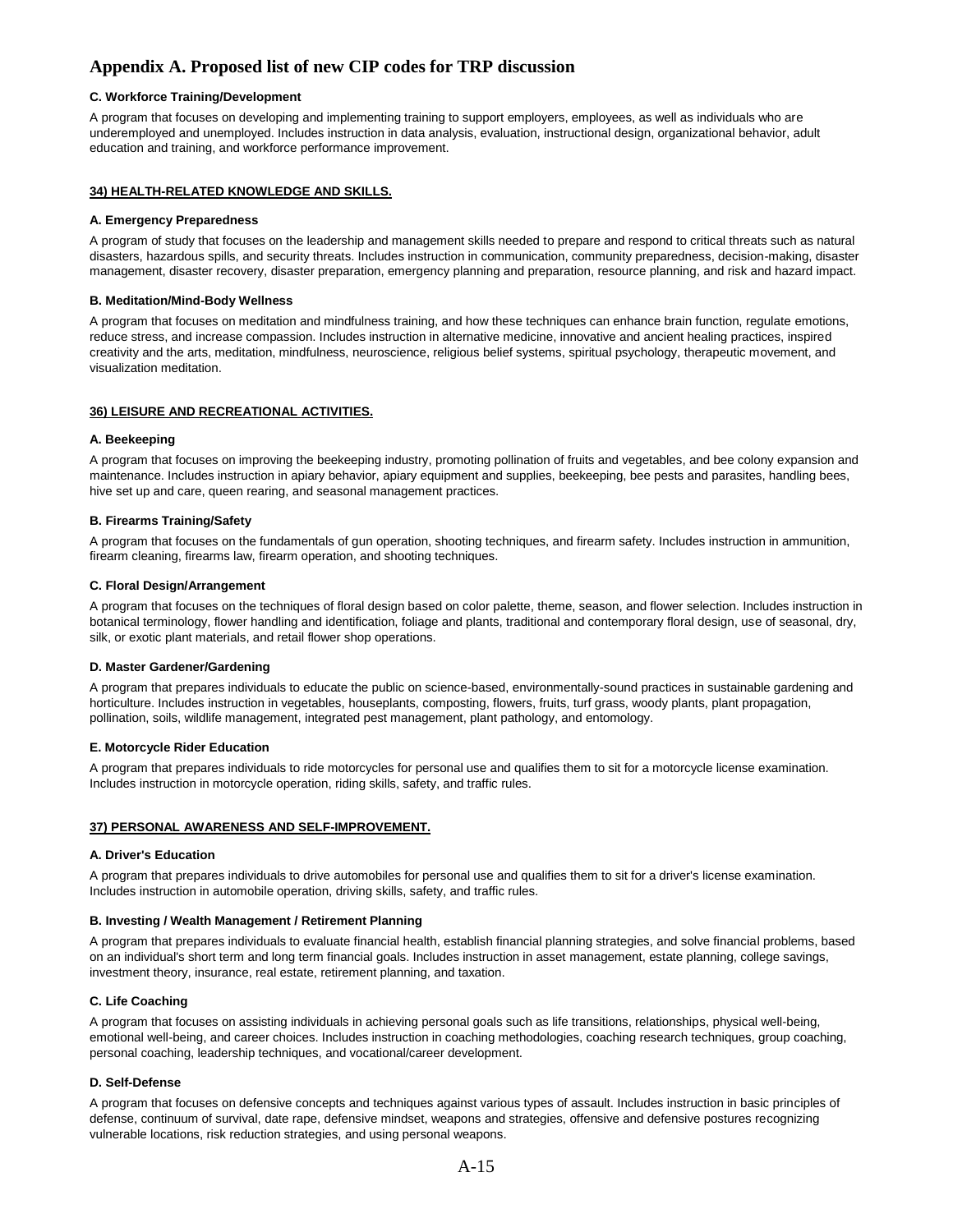## **39) THEOLOGY AND RELIGIOUS VOCATIONS.**

## **A. Canon Law**

A program of study that focuses on the history, theology, and philosophy of church and ecclesiastical law and that prepares individuals to serve as professional canonists.

### **B. Chaplain/Chaplaincy Studies**

A program that prepares individuals to provide caregiver, pastoral, and spiritual support in an institutional, hospice, military, or sports setting. Includes instruction in global, healthcare, prison, and sports chaplaincy; addiction, crisis, disaster, family, marriage, grief, and loss counseling; ethics; leadership; multi-cultural, multi-faith contexts; and worship.

## **C. Church Planting**

A program of study that prepares individuals to establish congregations of Christians in new locations. Includes instruction in models of church planting, church multiplication strategies, church leadership, evangelism, missiology, Christian ethics, and mission-oriented theology.

## **D. Contemplative Studies/Inquiry**

A program that focuses on the philosophical, psychological, and scientific bases of human contemplative experience. Includes instruction in cognitive science, meditation, mindfulness, neuroscience, philosophy, psychology, and religion.

## **E. Worship Ministry**

A program of study that focuses on the use of musical and theatrical arts in Christian worship. Includes instruction in digital media, electronic hardware design and installation, music, theater, and worship theology.

## **43) HOMELAND SECURITY, LAW ENFORCEMENT, FIREFIGHTING AND RELATED PROTECTIVE SERVICES.**

#### **A. Criminal Justice and Corrections, General**

A program of study that focuses on the general study of criminal justice and corrections. Includes instruction in criminology, criminal justice, correctional science, forensic science, law enforcement, psychology, and ethics.

## **B. Geospatial Intelligence**

A program that prepares individuals to analyze security and intelligence problems using a geographic perspective by relating human actions to cultural, political, economic, social, and physical landscapes. Includes instruction in aerial photography analysis, cartography, geographic information systems, physical geography, remote sensing, spatial programming, and quantitative methods in geographic research.

#### **C. Information Security and Cybersecurity Defense**

A program that focuses on the study of strategy, policy, and standards regarding the security of and operations in cyberspace. Includes instruction in incident response, information assurance, recovery policies, vulnerability reduction, deterrence, threat reduction, and resiliency.

## **44) PUBLIC ADMINISTRATION AND SOCIAL SERVICE PROFESSIONS.**

#### **A. Forensic Social Work**

A program that prepares individuals to serve as social workers in correctional facilities, mental health hospitals, the justice system, substance abuse treatment programs, and victim assistance. Includes instruction in forensic social work, criminal justice administration, domestic violence, ethics, juvenile justice systems, mental illness and crime, program evaluation, and research methods.

#### **B. Transportation Planning and Management**

An inter-disciplinary program that focuses on the economic, social, spatial, and environmental aspects of transportation planning and management. Includes instruction in economics, geographic information systems (GIS), risk analysis and communication, transportation evaluation, transportation management and planning, transportation policy, and urban transportation planning.

## **46) CONSTRUCTION TRADES.**

#### **A. Heavy Equipment Operation**

A program that prepares individuals to operate a variety of heavy equipment used in the construction and transportation industries. Includes instruction in heavy equipment operation, diagnostics, maintenance, repair, and safety skills.

#### **49) TRANSPORTATION AND MATERIALS MOVING.**

#### **A. Forklift Operator Certification**

A program that prepares individuals to operate forklifts in a variety of work environments. Includes instruction in accident prevention, forklift operation, materials handling, and worksite safety.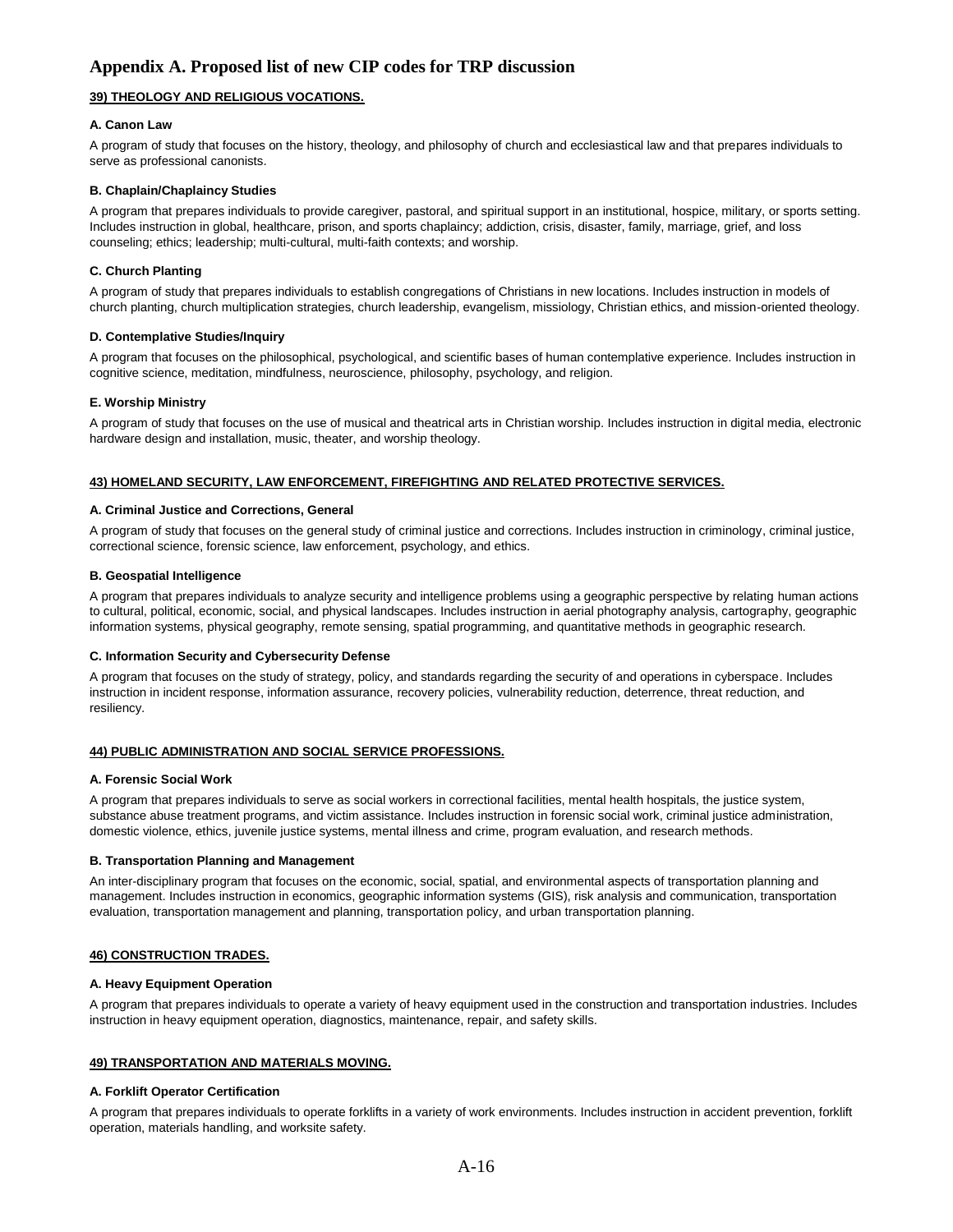## **52) BUSINESS, MANAGEMENT, MARKETING, AND RELATED SUPPORT SERVICES.**

#### **A. Brewery/Brewpub Operations/Management**

A program that prepares individuals to plan, manage, and market breweries and brewpubs. Includes instruction in brewing science, food services management, logistics and distribution, business networking, personnel management, business planning and capitalization, brewing industry operations, marketing, alcohol and liquor law and regulations, finance, and ethics.

#### **B. Business Analytics**

A program that prepares individuals to apply data science to solve business challenges. Includes instruction in machine learning, optimization methods, computer algorithms, probability and stochastic models, information economics, logistics, strategy, consumer behavior, marketing, and visual analytics.

#### **C. Construction Project Management**

A program that prepares individuals to apply quantitative and qualitative knowledge, skills, tools, and techniques to manage projects in the construction and facility management industries. Includes instruction in facilities operations and maintenance, construction estimating, OSHA standards, sustainability, drafting, construction plans, project planning, risk management, cost and time management, contracts and procurement, accounting, statistics, decision making, and human resources.

### **D. Executive/Career Coaching**

A program of study that focuses on assisting individuals achieve career goals or assisting business leaders achieve organizational change. Includes instruction in executive coaching, group dynamics, leadership, management, organizational behavior, organizational communication, and team building.

#### **E. Finance and Risk Management**

A program that prepares individuals to identify and manage the strategic, operational, cyber, and financial risks facing business. Includes instruction insurance operations, insurable and uninsurable risks, risk reduction, risks for individuals and businesses, property and casualty insurance, and insurance company operations.

#### **F. Financial Risk Management**

A program that focuses on the strategies used to define and manage acceptable financial risk for companies. Includes instruction in banking and bank regulations, derivative securities, interest rate and credit markets, financial engineering of systematic risk, and equity, bond, futures, and options markets.

#### **G. Grantsmanship**

A program that prepares individuals to develop and write grant proposals to support an organization or cause. Includes instruction in identifying grant opportunities, developing an effective proposal, budget justifications, and developing a working relationship with the funder.

#### **H. Healthcare Innovation**

A program that prepares individuals to innovate solutions and lead change within a healthcare organization. Includes instruction in innovation management, medical device development, evidence-based practice, systems thinking, information technology, healthcare policy and finance, organizational change, and leadership.

#### **I. Information Systems Auditing and Control**

A program that prepares individuals to perform information systems governance, security, audit, and assurance. Includes instruction in asset protection, auditing, computer forensics, computer information systems, cybersecurity, incident response, information technology, project management, privacy, and risk management.

#### **J. Nonprofit Leadership Studies**

A program of study that prepares individuals to assume leadership roles in the non-profit sector. Includes instruction in leadership studies, program development, marketing and public relations, fundraising, grant writing, nonprofit finance, research design, and evaluation.

#### **K. Public Works Management**

A program of study that focuses on public works management skills and public works operation. Includes instruction in accountability, budget, conflict resolution strategies, ethics, finance, human resources, labor and employee relations, and operations management.

#### **L. Regulatory Science/Affairs**

A program that prepares individuals to manage the regulatory process for companies innovating and developing cutting edge products in science, biotechnology, pharmaceuticals, and medicine. Includes instruction in regulatory affairs, clinical documentation, human and animal subject protection, Food and Drug Administration (FDA) regulations, data management and analysis, good manufacturing practices, and quality management.

### **M. Research Administration**

A program designed to prepare formally trained, advanced-level personnel for research administration leadership positions at colleges and universities, government agencies, hospitals, nonprofit agencies, and in industry. Includes instruction in bioethics, biostatistics, ethical, legal